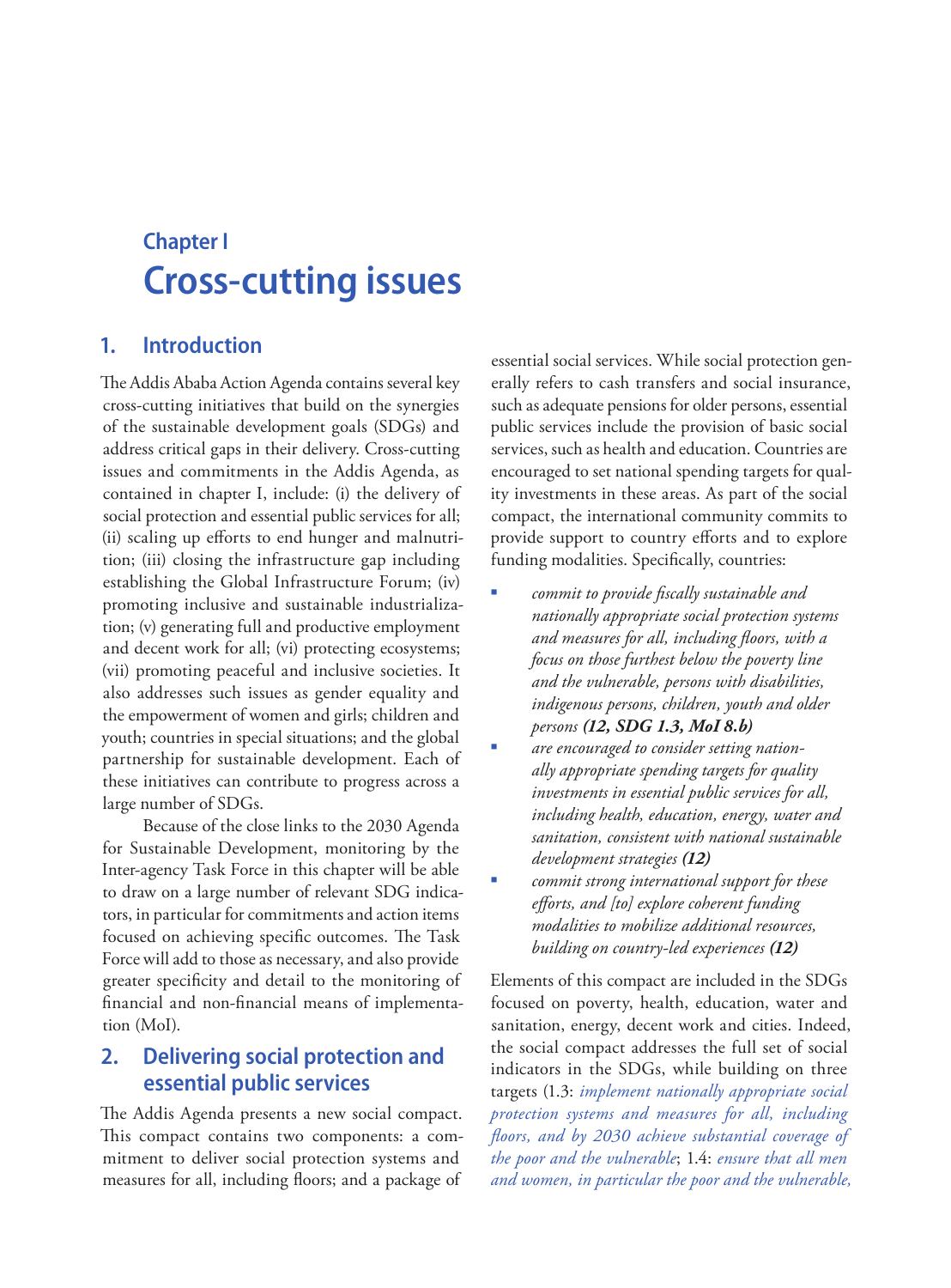*have… access to basic services* and 1.a: *ensure significant mobilization of resources from a variety of sources, including through enhanced development cooperation, in order to provide adequate and predictable means for developing countries, in particular least developed countries, to implement programmes and policies to end poverty in all its dimensions*). The Task Force can thus draw on SDG indicator 1.3.1 (*proportion of population covered by social protection floors/systems, disaggregated by sex, and distinguishing children, the unemployed, old-age persons, persons with disabilities, pregnant women/newborns, work injury victims, the poor and the vulnerable*), SDG indicator 1.4.1 (*proportion of population living in households with access to basic services*) and SDG indicator 1.a.2 (*proportion of total government spending on essential services (education, health and social protection)*). Additional sources of data that can complement these indicators include the World Bank's ADePT database, which contains information on coverage and benefit incidence of social protection programmes across quintiles, deciles or other population groups.

The means to implement this social compact will come in large part from domestic public sources, supported by international public finance. Examining financing from national budgets as well as from international aid can thus help in monitoring implementation of the social compact.

National data is collected and classified by function in the framework of the System of National Accounts. The International Monetary Fund's (IMF) Government Finance Statistics (GFS) database can be used to ascertain domestic spending levels for general government spending on an annual basis, though data points can be missing and/or reported on a different basis across different years. SDG indicator 16.6.1 (*primary government expenditures as a proportion of original approved budget, disaggregated by sector (or by budget codes or similar)*) should provide additional data. SDG MoI indicator 8.b.1 (*total government spending in social protection and employment programmes as a proportion of the national budgets and GDP*) and other data sources, such as Government Spending Watch, which tracks government spending in 74 low- and middle-income countries in agriculture, education, environment, gender, health, social protection, and water, sanitation and hygiene and the International Labour Organization's (ILO)

Social Protection database (which includes social protection coverage and expenditures in 190 countries) can also be useful. In as much as possible, this effort should track spending that explicitly addresses geographic disparities of services (both quality and access) and inequities among different population groups in service provision.

Nationally appropriate spending targets for quality investments in essential public services for all can also draw on existing benchmarks such as the benchmark to allocate at least 4–6 per cent of gross domestic product (GDP) to education and/or at least 15–20 per cent of public expenditure to education, which was adopted at the World Education Forum 2015 and included in the Incheon Declaration, or the African Union's Abuja Declaration to allocate at least 15 per cent of annual budgets to improve the health sector. Monitoring of the effective use of such resources is further elaborated in the context of chapter II.A on domestic public resources.

Monitoring for the commitment to support domestic efforts with development aid can draw on the Organization for Economic Cooperation and Development (OECD) Development Assistance Committee's (DAC) Creditor Reporting System (CRS) codes, selecting those appropriate within codes 110 (Education), 120 (Health), 13020 (Reproductive health care and HIV/AIDS), 16010 (Social/ Welfare services), 140 (Water and sanitation), 16030 (Housing and slum upgrading) and 15160 (Human Rights). Case studies can be used to help explore coherent funding modalities to mobilize additional resources, building on country-led experiences.

Finally, it has been suggested that the United Nations Economic and Social Council (ECOSOC) Forum on Financing for Development (FfD) Follow-up and subsequent FfD conferences could serve as an institutional home for further exploration of coherent funding modalities for different areas included in the social compact, in terms of nationally appropriate spending targets and international support, including official development assistance (ODA) allocations, as well as complementary new innovative sources of finance for education, health, housing, social protection and water.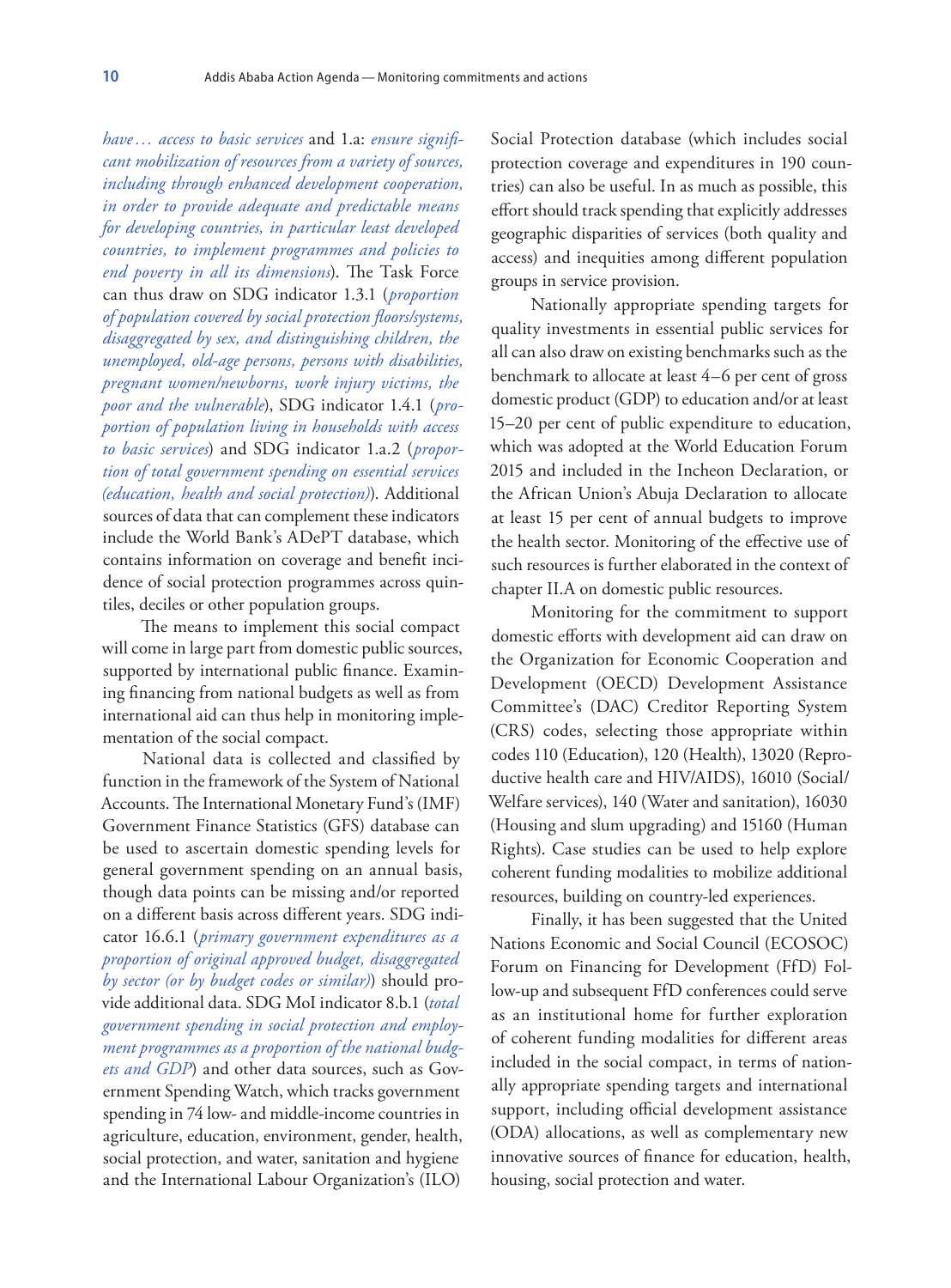# **3. Ending hunger and malnutrition**

Governments also commit to prioritise the fight against hunger and malnutrition and to adequately support sustainable agriculture. These commitments are largely consistent with the SDGs (SDG 2 to end hunger, achieve food security, improve nutrition and promote sustainable agriculture; SDG target 12.3 on halving food losses and waste). Monitoring by the Task Force can thus rely on the SDG indictors to a great extent. However, the Addis Agenda includes several additional aspects. First, it underscores that combatting hunger is multifaceted, and emphasizes the importance of rural development and addressing urban poverty in fighting hunger. Second, it puts a greater focus on implementation and financing. One key area that the Addis Agenda emphasizes is the need to increase both public and private investment and to align financing with sustainable development. Third, in addition to focusing on smallholders and women farmers, the Addis Agenda addresses mechanisms, such as agricultural cooperatives and farmers' networks, as potentially playing a greater role in rural development and poverty reduction. Specifically, the Addis Agenda:

- *Commits to take action to fight malnutrition and hunger (SDG 2.1 and 2.2), including among the urban poor; and to strengthen efforts to enhance food security and nutrition, focused on smallholders, women farmers (SDG 2.3), and agricultural cooperatives and farmers' networks (13)*
- *Commits to support sustainable agriculture, including forestry, fisheries and pastoralism (13, SDG 2.4, MoI 2.a)*
- *Encourages increased private investment and commits to increasing public investment, particularly for financing research, infrastructure and pro-poor initiatives (13)*
- *Commits to significantly reduce post-harvest food loss and waste (13, SDG 12.3)*
- *Calls on WTO members to correct and prevent trade restrictions and distortions in world agricultural markets, including through the parallel elimination of all forms of agricultural export subsidies and disciplines on all export*

*measures with equivalent effect (83, MoI 2.b, see chapter II.D)*

 *Commits to ensure the proper functioning of food commodity markets and their derivatives (108, MoI 2.c); Commits to facilitate timely, accurate and transparent access to market information in an effort to ensure that commodity markets appropriately reflect underlying demand and supply changes and help limit excess volatility (108, MOI 2.c)*

In the area of hunger and food security, there are two relevant indicators—2.1.1, *prevalence of undernourishment* (the established Millennium Development Goal hunger indicator), and 2.1.2, the new *Food Insecurity Experience Scale* (FIES). Whereas the prevalence of undernourishment has until now been applied only at the national level, the FIES will be able to address the effective ability to access food at the individual or household level, directly.

On malnutrition, available indicators (2.2.1 and 2.2.2) are the *prevalence of stunting, wasting and overweight among children under five*. The Task Force could further monitor three additional World Health Assembly indicators (breastfeeding, anaemia and low birth weight). Moreover, it is possible to monitor not just nutritional outcomes, which may result from health problems or water and sanitation access, but also the quality of diets. This can be done through the Women Dietary Diversity Score, which is supported by the United Nations Standing Committee on Nutrition, and which connects food systems, including agricultural production, with diversified and healthy diets. Additional supporting data can be found in the percentage of national budgets allocated to nutrition.

Monitoring of commitments and actions should also recognize the broader multidimensional nature of interventions in the area of malnutrition and hunger, including, but not limited to, agriculture, education, food systems, health, social protection and water and sanitation. To this extent, this section is closely linked to monitoring under the social compact and infrastructure sections in this chapter of the Report.

In the area of smallholder productivity and sustainable agriculture, SDG indicators include 2.3.1 (*volume of production per labour unit by classes of farming/pastoral/forestry enterprise size*), and 2.3.2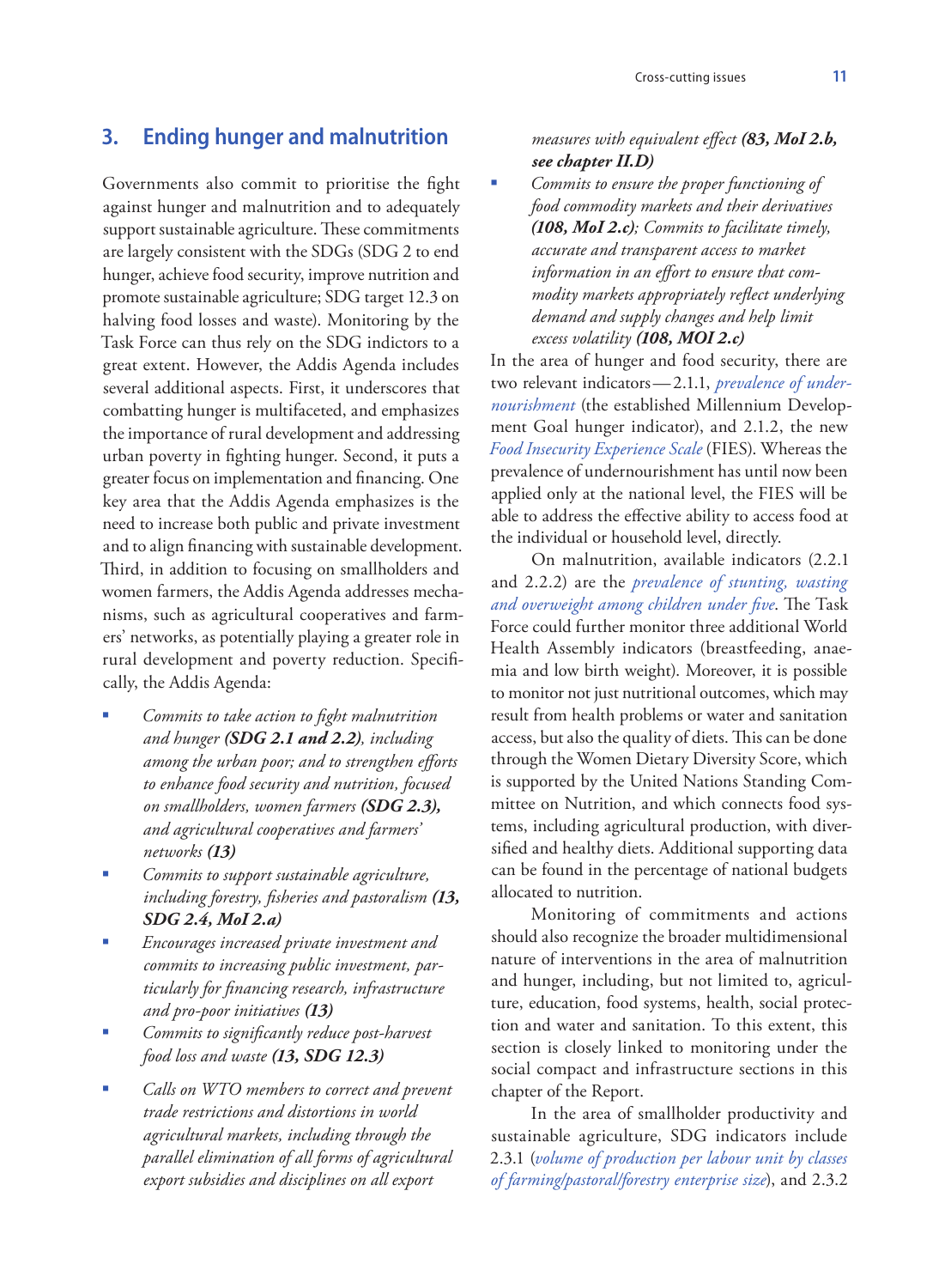(*average income of small-scale food producers, by sex and indigenous status*). This could be supplemented by case studies, particularly on the role of agricultural cooperatives and farmers' networks.

In terms of increasing investment, the Food and Agriculture Organization (FAO), the International Fund for Agricultural Development and the World Food Programme have calculated that to end hunger and poverty by 2030, additional resources of an average of US\$265 billion will be required annually. This includes public investments in social protection as well as additional targeted public and private pro-poor investments in productive activities, including agriculture. As discussed under the social compact, much of this investment will be through public finance. However, many low-income countries lack the necessary public resources, and lack of investment in agriculture over decades has meant continuing low productivity and stagnant production in many countries. The Task Force will be able to draw on indicator 2.a.1 (*Agriculture Orientation Index (AOI) for Government Expenditures*), which is defined as the agriculture share of government expenditures, divided by the agriculture share of GDP. Examining the numerator and denominator separately can give further insight into the growth of government expenditures in agriculture. International support can be monitored through 2.a.2 (*total official flows (official development assistance plus other official flows) to the agriculture sector*), which is provided by the OECD and also available through the FAO Statistics Division (FAOSTAT, disaggregated into flows to agriculture, rural development, basic nutrition, food aid, food security, and others). For a complete picture of international support, it would also be helpful to capture South-South cooperation in this area, however data is currently limited (see chapter II.C).

In terms of private flows, the Task Force can track foreign direct investment (FDI) flows to developing countries going to the agricultural sector, as reported by the United Nations Conference on Trade and Development (UNCTAD) and the OECD. Both the level and share of these flows would need to be reported on a country basis, given that recent trends show an increase in FDI with a diminishing share going to agriculture, as well a high concentration in very few countries, predominantly middle income countries (MICs). However, some FDI in

agriculture is not reported. For example, long-term land concessions have not been reported as FDI. UNCTAD and FAO are working on improving the capture and coverage of relevant data on FDI in agriculture.

Measuring domestic private flows is particularly challenging. It is possible to measure credit to agriculture, which represents credit provided by domestic financial institutions to agricultural producers. The metric is available in FAOSTAT, using data compiled from central bank websites. Another possible metric, which focuses on equity investment, is gross fixed capital formation (GFCF), which is the year-over-year change in gross capital stock. The metric is expected to be available on FAOSTAT as of March 2016.

With respect to trade in agricultural markets, the Ministerial Decision taken at the WTO's Nairobi Conference in December 2015 reaffirms the commitment for developed Members to immediately eliminate their remaining scheduled export subsidy entitlements and for developing Members to do so by 2018. The Task Force can draw on SDG MoI indicator 2.b.2 (*Agricultural Export Subsidies*) and this can be supplemented by import and export tariffs on agricultural products. The Task Force may also draw on the *Producer Support Estimate* (PSE, SDG indicator 2.b.1), which captures various transfers from taxpayers and consumers to agriculture, including for instance the market price differential induced by import tariffs that is borne by consumers. The PSE is designed to show what share of support to agriculture can be considered to be highly production and trade distorting (as opposed to only minimally influencing markets through more decoupled measures of support), and is thus closely aligned to the target aspirations as defined in the Addis Agenda commitments under paragraph 83.

Lastly, the Addis commitment for ensuring properly functioning commodity markets and limiting excess price volatility is closely matched to MoI target 2.c., with indicator 2.c.1 on *food price anomalies*, which measures the number of "price anomalies" that occur on a given food commodity price series over a given period of time. This measure can be applied to any relevant series of food prices to reveal conditions of market instability. This can be supplemented by both actual and implied volatility of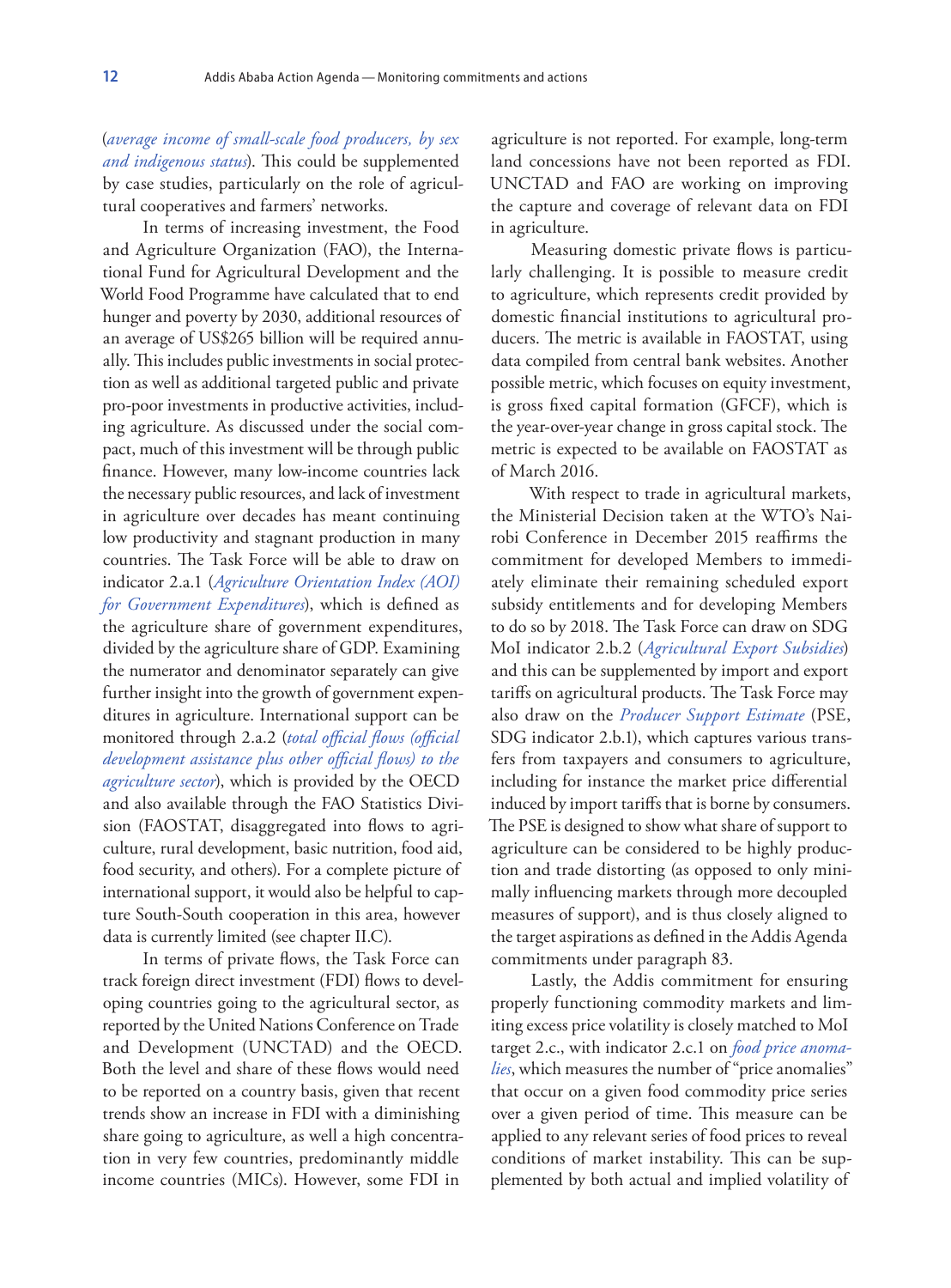food commodity prices. Excess volatility, which is included in the Addis Agenda, is a financial metric that assesses the difference between the actual volatility of the market price and the predicted volatility based on asset pricing models, which is calculated by financial market firms. Data on commodity markets, prices and other related factors are regularly monitored in a biannual UNCTAD publication on World commodity trends and prospects. The publication covers volatility in markets, which could proxy for a measure of whether prices appropriately reflect underlying demand and supply changes.

### **4. Closing the infrastructure gap**

Investing in sustainable and resilient infrastructure, including transport, energy, water and sanitation for all, is a key priority of the Addis Agenda. Infrastructure is critical for economic development, reducing poverty and inequality, and ensuring environmental sustainability, and is a core element of SDG 9, with additional targets on sector specific infrastructure included in many other SDGs. While the SDGs focus primarily on infrastructure outcomes, the emphasis in the Addis Agenda is on overcoming obstacles and bottlenecks to investment, including both finance and capacity.

The Addis Agenda delineates impediments to investment in infrastructure on both the supply and demand side. It emphasizes that in many countries, insufficient investment is due in part to inadequate infrastructure plans and an insufficient number of well-prepared investable projects, which underscores the need for government policies along with capacity development. At the same time, financing is insufficient. Public funds are limited, while the existing incentive structures of many private investors are not necessarily aligned with the long-term investment horizon necessary for many infrastructure projects. The Agenda points out, though, that given the large financing gap in infrastructure, all financing sources—public, private, domestic and international—will be needed. Infrastructure is thus included across the chapters of the Addis Agenda.

Specifically, the Addis Agenda includes the following subpoints:

# 4.1. Bridging the global infrastructure gap, including the US \$1-1. 5 trillion gap in developing countries

 *Identify and address infrastructure and capacity gaps across countries and sectors, in particular in LDCs, LLDCs, SIDS and African countries (14)*

Estimates of investment requirements for infrastructure vary widely, depending on assumptions about economic growth, policies and scope. Nonetheless, such estimates can shed light on the magnitude of investment needs, as well as where those needs are greatest. Estimates are made periodically by both public and private entities. **<sup>1</sup>** The World Bank Group will publish global estimates on infrastructure needs, which will likely be updated every three to five years. Identifying the infrastructure gap by countries and sectors is particularly challenging, but sectorial data could be a basis for understanding trends.

To date, there is no universal database on infrastructure investment. Rather, different databases cover different aspects of infrastructure investment. The table below lists several sources of infrastructure data, including World Bank Group and OECD databases on global infrastructure investments, UNCTAD's FDI database, commercial subscription-based databases on infrastructure projects and funding, some regularly updated third-party infrastructure reports, and several national official databases on domestic infrastructure investments. The table also shows the details of the sources, in terms of how they break down infrastructure investment (i.e., by country, by sector and public-private partnership (PPP) investments), the number of countries covered and the frequency of updates. The Global Infrastructure Hub of the G20 may also compile data on infrastructure deals. These can serve as a basis for tracking trends in different types of investment across countries and sectors.

<sup>1</sup> See for example Bhattacharya, Romani and Stern, 2012, Infrastructure for development: meeting the challenge, CCCEP Policy Paper; and McKinsey Global Institute, 2013, Infrastructure productivity: How to save US\$1 trillion a year.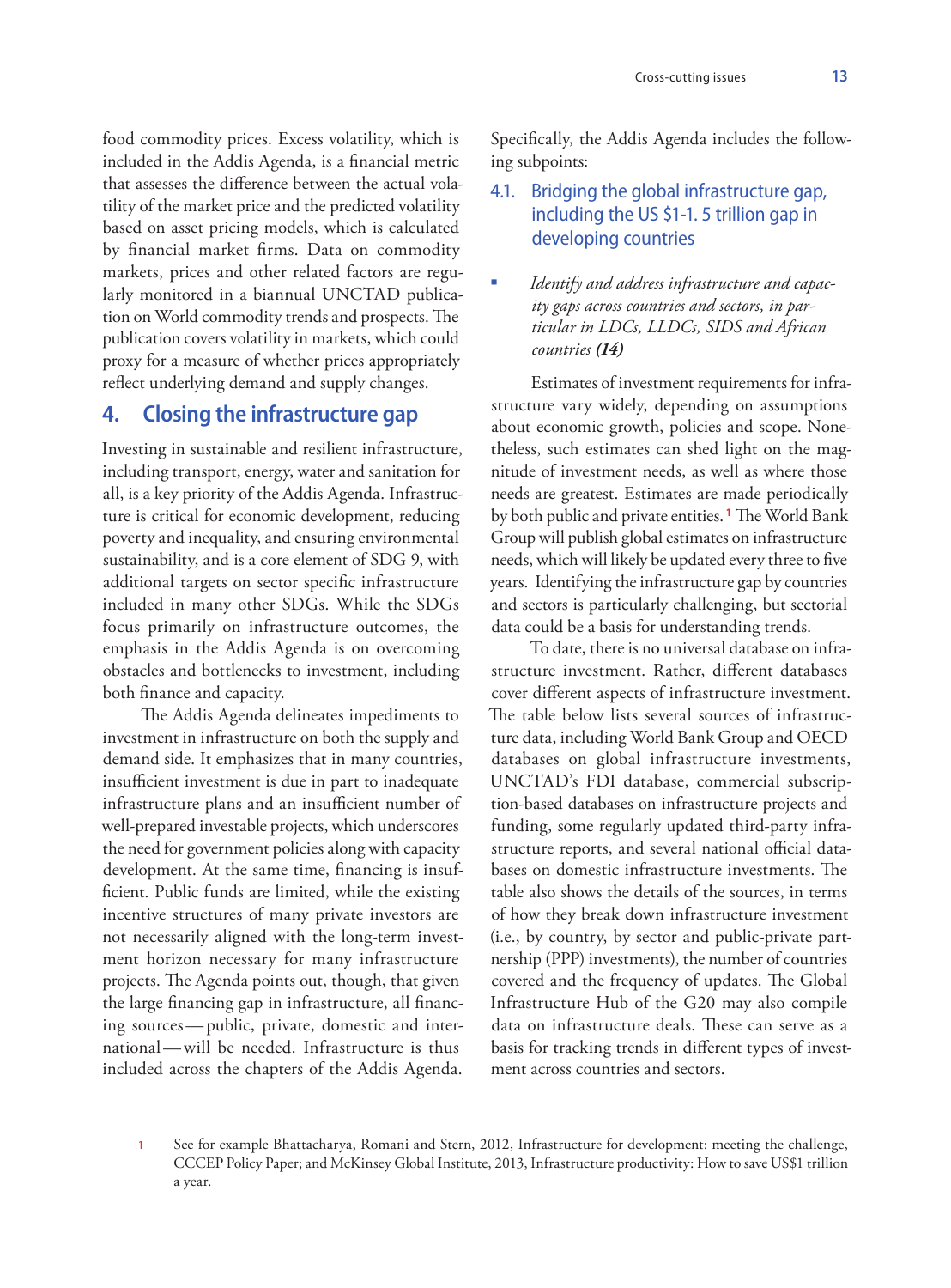- 4.2. As a key pillar to meet the sustainable development goals, establish a global infrastructure forum, led by the multilateral development banks, aiming to:
- *Improve alignment and coordination among infrastructure initiatives (14)*
- *Encourage a greater range of voices to be heard, particularly from developing countries (14)*
- *Work to ensure investments are environmentally, socially and economically sustainable (14)*

The inaugural Global Infrastructure Forum will be hosted by the multilateral development banks (MDBs) during the IMF and World Bank Spring meetings in April 2016. The Task Force will report annually on the outcome of the Global Infrastructure Forum, which will also be an input to the Forum on FfD Follow-up. The future modalities of the Global Infrastructure Forum are yet to be decided, including the frequency of meetings, timing, participation, and the role of different development banks. Depending on the timing, analysis in the Task Force Report could also be an input to the upcoming Global Infrastructure Forum.

|                                                               | <b>Breakdown</b>             |                                      |                                             |                                       |                                       |
|---------------------------------------------------------------|------------------------------|--------------------------------------|---------------------------------------------|---------------------------------------|---------------------------------------|
| <b>Name</b>                                                   | Investment<br>Data by Sector | Investment<br><b>Data by Country</b> | <b>PPP Investments</b><br>in Infrastructure | Number of<br><b>Countries Covered</b> | <b>Latest Update</b><br>and Frequency |
| World Bank World Development<br><b>Indicators Database</b>    | Yes                          | Yes                                  | Yes                                         | 82                                    | Annually                              |
| PPI Project Database by the<br><b>World Bank</b>              | Yes                          | Yes                                  | Yes                                         | 139                                   | Annually                              |
| <b>OECD Statistics Database</b>                               | Yes                          | Yes                                  | <b>No</b>                                   | 34                                    | Annually<br>(Latest in 2013)          |
| <b>UNCTAD FDI Database</b>                                    | Yes                          | Yes                                  | <b>No</b>                                   | 200                                   | Annually                              |
| <b>IHS Global Insight</b><br>Construction Database*           | Yes                          | Yes                                  | <b>Not Disclosed</b>                        | 74                                    | Quarterly                             |
| Project Finance International*                                | Yes                          | Yes                                  | <b>Not Disclosed</b>                        | Not Disclosed                         | Not Disclosed                         |
| Preqin Database*                                              | Yes                          | <b>Not Disclosed</b>                 | Yes                                         | Not Disclosed                         | Not Disclosed                         |
| Dealogic Platform Database*                                   | Not Disclosed                | <b>No</b>                            | <b>Not Disclosed</b>                        | Not Disclosed                         | Not Disclosed                         |
| Oxford Economics*                                             | Not Disclosed                | <b>No</b>                            | Not Disclosed                               | Not Disclosed                         | Not Disclosed                         |
| Moody's Global Infrastructure Focus<br>Newsletter*            | Not Disclosed                | <b>Not Disclosed</b>                 | <b>Not Disclosed</b>                        | Not Disclosed                         | Monthly                               |
| GRESB*                                                        | Yes                          | <b>Not Disclosed</b>                 | <b>Not Disclosed</b>                        | Not Disclosed                         | Not Disclosed                         |
| European PPP Expertise Center (EPEC)<br>Market Updates Report | Yes                          | Yes                                  | Yes                                         | 35                                    | Semi-annually<br>(Latest in 2015)     |
| U.S. Census Bureau                                            | Yes                          | <b>No</b>                            | <b>No</b>                                   | $\mathbf{1}$                          | Monthly<br>(Latest in<br>Dec, 2015)   |
| <b>UK HM Treasury Database</b>                                | Yes                          | <b>No</b>                            | <b>No</b>                                   | $\mathbf{1}$                          | Annually                              |
| Canadian PPP Project Database                                 | Yes                          | <b>No</b>                            | Yes                                         | $\mathbf{1}$                          | Not Disclosed                         |
| Africa Infrastructure<br>Knowledge Program                    | Yes                          | Yes                                  | <b>No</b>                                   | 25                                    | Not Disclosed                         |
| Infrastructure India Project Database                         | Yes                          | <b>No</b>                            | Yes                                         | $\mathbf{1}$                          | <b>Not Disclosed</b>                  |

#### Table 2 **Infrastructure Investment Data Sources**

Starred (\*) data sources do not allow free access.

Note 1: European Investment Bank (EIB) and other RDBs may have additional data but not released to the public.

Note 2: Only UK Treasury database explicitly presents pure private and public financing data.

Note 3: "Not Disclosed" because access is based on subscription, or unknown at time of publication.

Note 4: Breakdown information of the data sources requiring subscriptions is given in their marketing materials.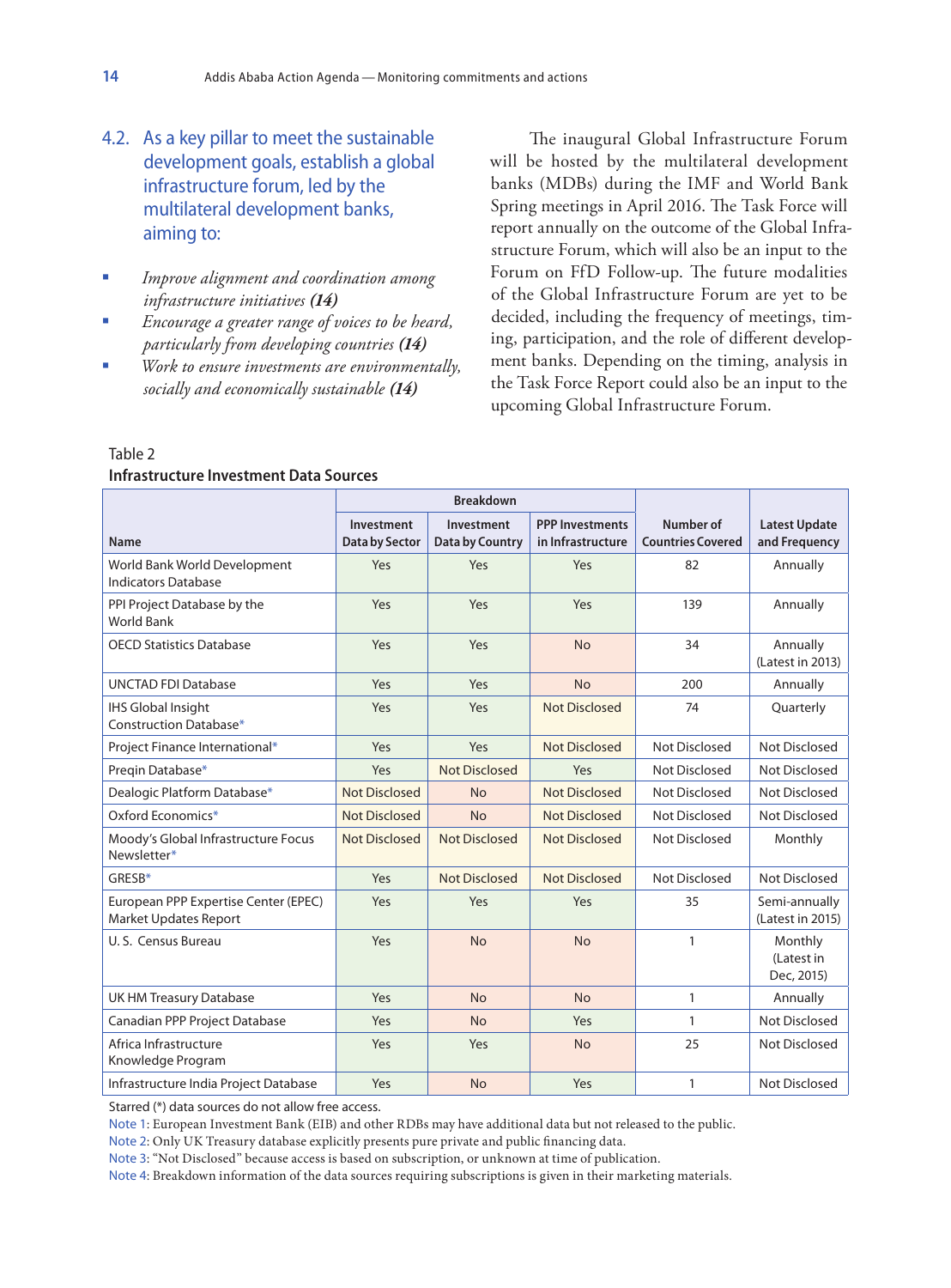## 4.3. Domestic actions and international cooperation for infrastructure financing

- *Governments commit to embed resilient and quality infrastructure investment plans in national sustainable development strategies, and to improve domestic enabling environments (47)*
- *Commit enhanced financial and technical support to facilitate development of sustainable, accessible and resilient quality infrastructure in developing countries (MoI 9.a), including to translate plans into concrete project pipelines, as well as for individual implementable projects, including for feasibility studies, negotiation of complex contracts, and project management (47)*

Case studies can help to better understand developments in infrastructure plans. Country reporting within the context of reporting on national sustainable development strategies would be particularly useful here. Several tools that can be used to assess the domestic enabling environment are discussed in chapter II.B on private business and finance. Infrascope, developed by the Economist Intelligence Unit in conjunction with several MDBs, in particular, looks at the policy and regulatory framework for infrastructure, particularly PPPs, including experience in projects. The MDBs are also undertaking work to measure specific aspects of the enabling environment, for example through the Benchmarking PPP Procurement survey. The IMF's Public Investment Management Assessment (PIMA) framework, which helps countries evaluate the strength of their public investment management practices in planning, allocation and implementation, could be used to assess countries' institutions related to domestic public investment.

The Addis Agenda calls for support for countries in translating plans into concrete project pipelines, as well as in project preparation, which can perhaps be best monitored through case studies. There are several initiatives aimed at capacity development, including through the MDBs. For example, the MDB infrastructure working group is building harmonized approaches to project preparation, procurement, supervision, monitoring and reporting. In

addition, this Task Force can serve as a vehicle for United Nations agencies to report jointly on their capacity development efforts.

In terms of financing and official support more broadly, the proposed SDG MoI 9.a. on infrastructure (*total official international support—official development assistance plus other official flows to infrastructure*), can be used to measure the level of international public support. This can be based on data from the OECD. In addition, South-South cooperation is particularly important in the area of infrastructure. (See the discussion in II.C on South-South cooperation. ) The Task Force can also follow up on infrastructure funds, such as the Association of Southeast Asian Nations Infrastructure Fund established by the Asian Development Bank (ADB), the Silk Road Fund, the Programme for Infrastructure Development in Africa, the Africa50 Fund, along with new funds from development banks and the private sector.

One of the biggest challenges in this section will be to measure the 'quality' of infrastructure. There is no clear-cut set of criteria for what constitutes 'quality' infrastructure investment. It could comprise the condition and attributes of the final infrastructure, the nature of the financing, the terms of the contract, and/or the impact on sustainable development, including issues of labour and the environment, as well as resilience. The World Economic Forum's Executive Opinion Survey, which is conducted in collaboration with some 150 partner institutes, could be used as an estimate of the business sector's perception of the quality of overall infrastructure in a country. However, it does not include issues associated with economic/financial, social or environmental sustainability. Bloomberg collects some data on 'sustainable deals' and there is good data on clean energy sources (See chapter II.B). Again, case studies can be useful here.

# 4.4. Development banks and infrastructure financing

- *Calls on national and regional development banks to expand contributions in sustainable infrastructure (33)*
- *Emphasizes the role of MDBs in infrastructure investment, including sub-sovereign loans (75)*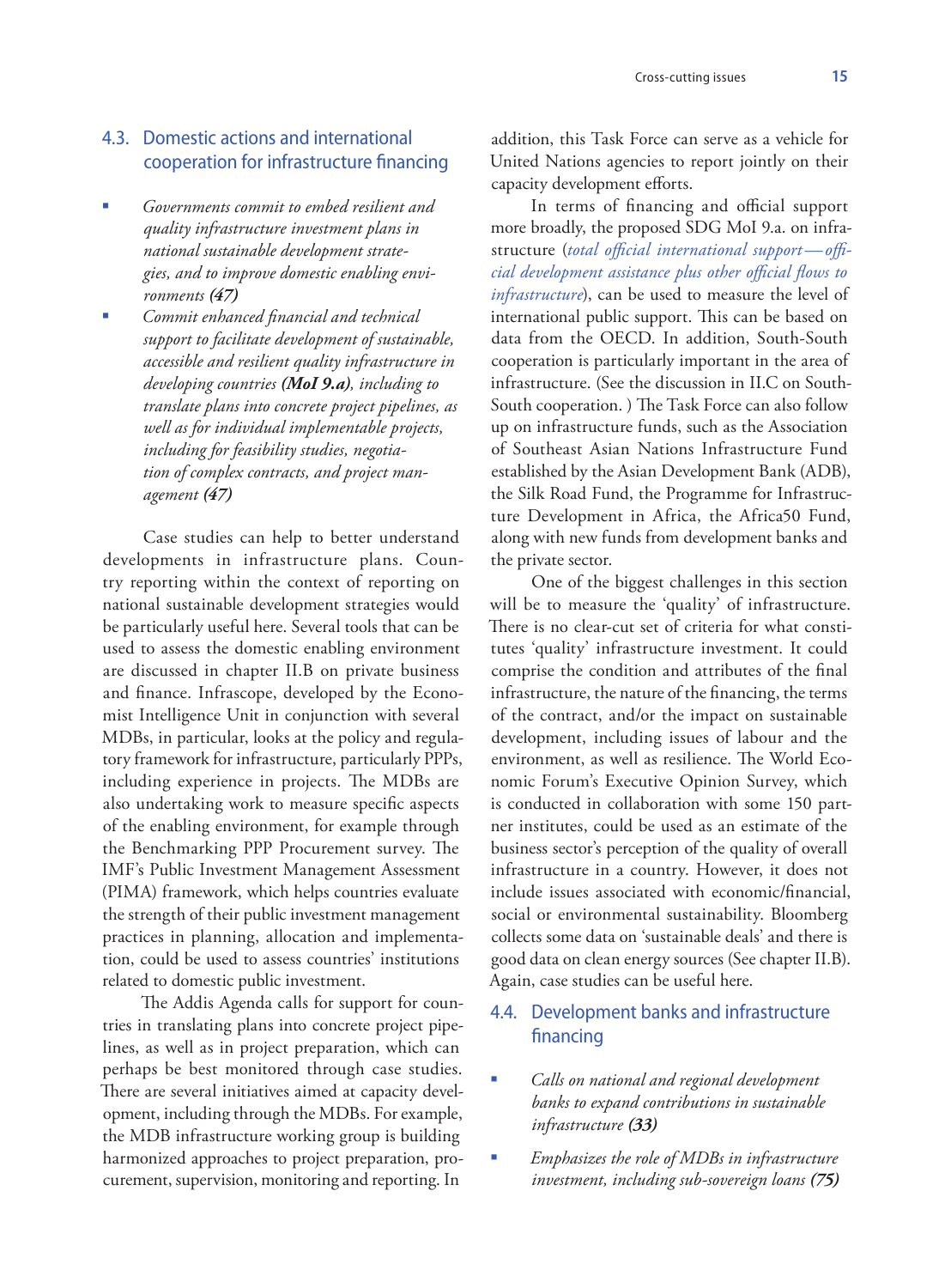*and encourages MDBs to address regional infrastructure gaps (87)*

 *Encourages MDBs to help channel resources of long-term investors towards sustainable development, including through long-term infrastructure and green bonds (75)*

The Addis Agenda recognizes the enormous potential of development banks with regards to infrastructure investment and development. Indeed, the MDBs have recently put in place several mechanisms to facilitate support for infrastructure investments. The Global Infrastructure Facility (GIF) housed in the World Bank Group facilitates the preparation and structuring of infrastructure PPPs, and provides a platform for MDBs to collaborate. Other MDBs are developing their own project preparation facilities aimed at strengthening the infrastructure pipeline, including the Islamic Development Bank's (IDBG) InfraFund, the African Development Bank's (AfDB) New Partnership for Africa's Development Infrastructure PPF, European Investment Bank-hosted initiatives such as the Arab Financing Facility Technical Assistance Fund (co-managed by the IDBG and the International Finance Corporation, IFC); the European Bank for Reconstruction and Development's Infrastructure Project Preparation Facility (PPF); the ADB's Asia Pacific PPF, as well as AfDB's Africa50 Initiative, which will focus on both project preparation and project finance. The MDBs can report on progress in implementation of these facilities and other activities, such as the level of support provided to projects, broken down by region, the level of development and other categories, for example projects taken to the market and funds mobilized by them.

To date, however, there is no consistent data on MDB investment in infrastructure across development banks. The new Global Infrastructure Forum can provide a platform for MDBs to work together to develop (i) a common approach to measuring MDB financial support to infrastructure so that this can be aggregated across the MDBs; and (ii) a task force to establish a joint framework and methodology to measure catalyzing capacity as intermediaries. This data could also aim to delineate specific investments, such as on sub-sovereign lending, in line with commitments in the Addis Agenda. The

MDBs will report on these issues once they have been agreed upon.

Tracking infrastructure and green bond issuance is complicated by the fact there there is currently no agreement on the definition of what constitutes a green bond. Nonetheless, there is a general understanding that green bonds usually refer to projects to fund climate change adaptation or mitigation. Currently, green bonds are primarily issued by MDBs, though they are also issued by governments, municipalities and the private sector.

The Addis Agenda also encourages development banks to go further to channel the resources of long-term investors to infrastructure and green bonds for investment in sustainable and resilient infrastructure more broadly. There are several potential mechanisms for this, including: (i) direct issuance; (ii) enhancing the credit quality of green bonds issued by governments, national development banks, agencies and the private sector; and (iii) supporting green securitization and market development, such as standardization of loan contracts for green assets and warehousing.

MDB annual green bonds issuance can be tracked using 2015 as a base line year. The Task Force can also monitor overall growth of the green bond market. Data on climate bonds are available at www.climatebonds.net. Bloomberg also collects data on green bond issuance more broadly.

The MDBs can also report on efforts to enhance the credit quality of green bonds by other issuers, and to support green securitization. Specifically, the MDBs could share the amount and value of green bonds to which they have provided credit enhancement, as well as a list of green securitization and market development projects they have supported.

#### 4.5. Private investment in infrastructure

Bank lending to infrastructure has fallen since the financial crisis. At the same time, institutional investors currently invest less than 1 per cent of their portfolios directly in infrastructure and less than 3 per cent in broader investments, such as in companies that invest in infrastructure, in both developed and developing countries. In addition to strengthening the enabling environment and pipeline of feasible projects (see 4. 3 above), the Addis Agenda encourages actions to overcome impediments to long-term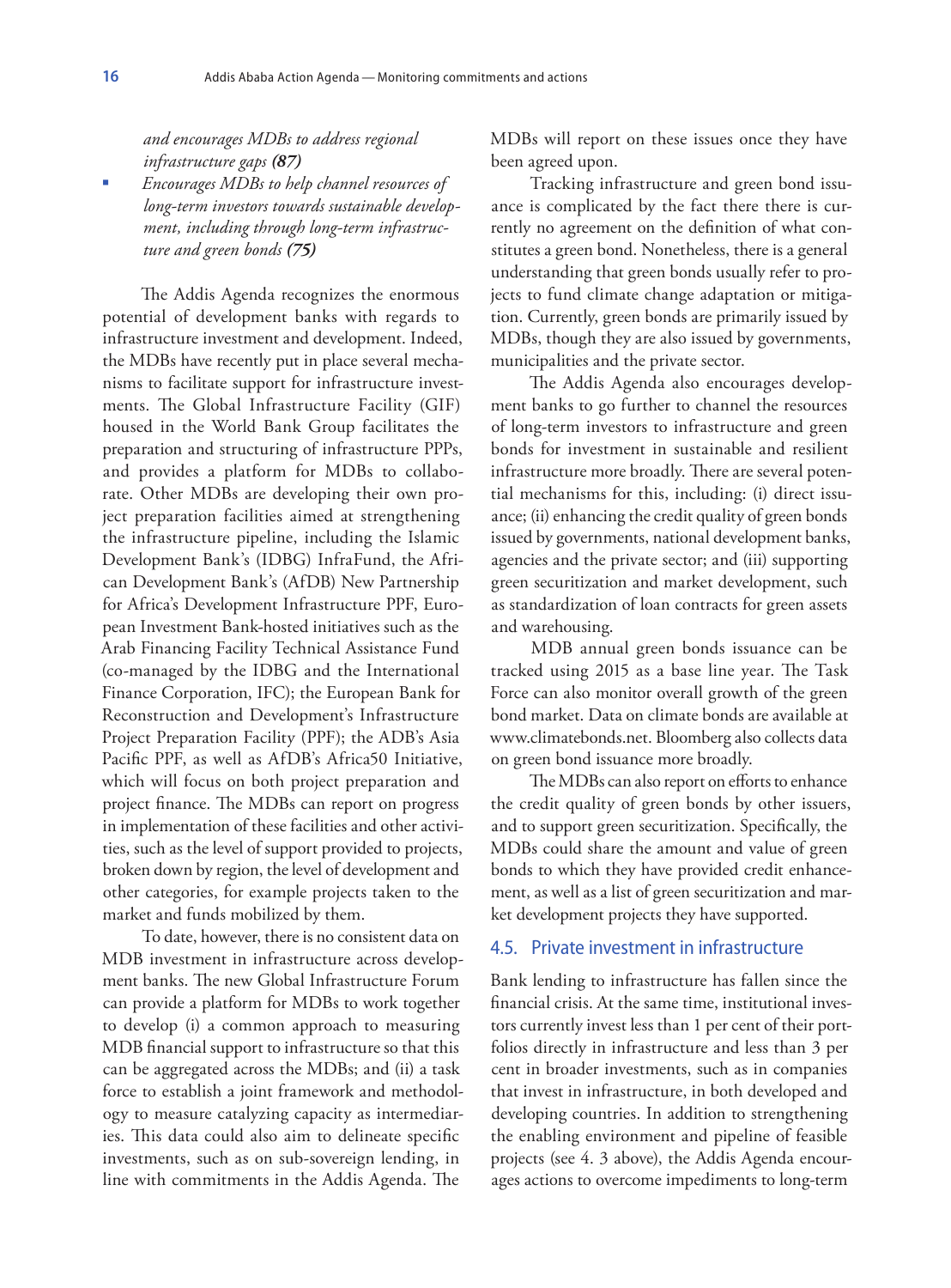investment in infrastructure on the part of investors. Specifically, Addis:

 *encourages long-term institutional investors, such as pension funds and sovereign wealth funds, which manage large pools of capital, to allocate a greater percentage to infrastructure, particularly in developing countries (47)*

The World Bank's Private Participation in Infrastructure (PPI) Database can be used to track private investment in infrastructure. The database provides information on the overall deal flow of private infrastructure projects in emerging markets. In addition, the GIF, as part of its results framework, will monitor the share of long term financing from institutional investors over the medium term. This will look at infrastructure projects post financial closing and draw on commercial data sources as well as the PPI Database. Several private sector databases also provide data on institutional investor asset allocation, including the percentage of funds invested in infrastructure, as well as bank lending to infrastructure (see table 2). Chapter II.B on private business and finance also addresses some of the impediments to private sector investment in infrastructure. In particular, chapter II.B calls for investors to take measures to incentivize long-term investment, as well as for standards-setting bodies to identify adjustments to encourage longer-term investment.

### 4.6. Public and private blended finance for infrastructure financing

The Addis Agenda notes that both public and private investment have key roles to play in infrastructure financing, including through PPPs and blended finance that share risks and rewards fairly. Efforts to monitor blended finance are complicated by the fact that there is no agreed definition. The Addis Agenda defines blended finance as combining concessional public finance with non-concessional private finance and expertise from the public and private sector, special-purpose vehicles, non-recourse project financing, risk mitigation instruments and pooled funding structures, which is consistent with that provided by the United Nations Intergovernmental Committee

of Experts on Sustainable Development Financing (ICESDF). Specifically, Addis:

- *Calls for projects involving blended finance, including PPPs, to share risks and rewards fairly, include clear accountability mechanisms and meet social and environmental standards (48)*
- *Calls for careful consideration on the structure and use of blended finance instruments (48)*
- *Commits to capacity development for PPPs and to build a knowledge base and share lessons learned through regional and global forums (48)*
- *Commits to hold inclusive, open and transparent discussion when developing and adopting guidelines and documentation for the use of PPPs (48)*

These commitments are partly covered by SDG target 17.17: *Encourage and promote effective public, public-private and civil society partnerships, building on the experience and resourcing strategies of partnerships*. The corresponding indicator focuses on the *Amount of United States dollars committed to public-private and civil society partnerships*. While it is unclear how this will be measured, the World Bank's databases (including the PPI project database and World Development Indicators database) are useful sources of information on investment in PPPs. Existing data can also be used as a starting point to assess the impact of PPPs beyond US dollars committed. As one example, the PPI project database would allow assessing the share of PPP projects cancelled or under distress.

These quantitative measures would need to be complemented by qualitative analysis. The information required to track the record of blended finance initiatives in sharing risks and rewards efficiently, incorporating accountability mechanisms and meeting social and environmental standards would be qualitative in nature and likely to vary widely across projects. **<sup>2</sup>** Obtaining this would involve accessing a wide range of case studies and reviews by National Audit Offices, by bilateral and multilateral donors and by civil society organizations.

2 Social and environmental standards would include the IFC's Performance Standards to take into account associated environmental, social and governance risks.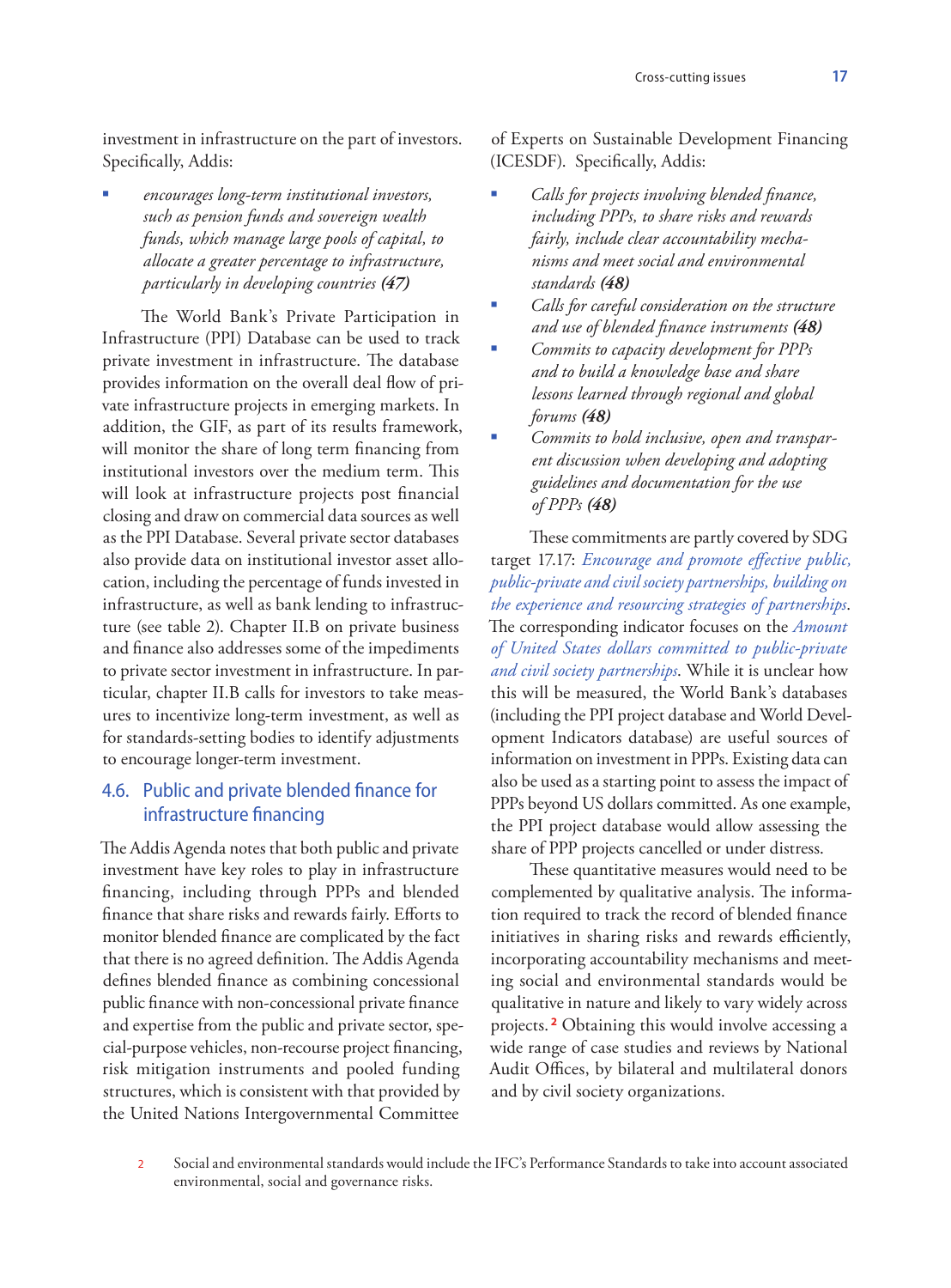The PPP Fiscal Risk Assessment Model (P-FRAM), which was developed by the IMF and the World Bank to assess fiscal costs and risks from PPP projects, can provide additional information. The P-FRAM is designed to help efforts to increase capacity development for PPPs, as well as the application of international standards in accounting for PPPs, and to ensure transparent reporting. In addition, the tool will allow monitoring of risk allocation (different types of risks) between the public and private parties for each PPP contract.

In addition, the Infrascope index provides quantitative and qualitative indicators pertaining to the governance, institutional framework and capacity to undertake PPPs for countries across four regions. **<sup>3</sup>** The indicators are divided into six categories: the legal and regulatory framework supporting PPPs (e.g., consistency and quality of PPP regulations, effective PPP selection and decision-making); the institutional framework (e.g., quality of institutional design, PPP contract, hold-up and expropriation risk); operational capacity (e.g., public capacity to plan and oversee PPPs, methods and criteria for awarding projects, regulator's risk-allocation award); supporting investment climate; and financial facilities. The main sources used in the index are drawn from the Economist Intelligence Unit, the World Bank Group, Transparency International and the World Economic Forum. The Task Force can use the pertinent elements of this index to enhance tracking of PPPs in the relevant regions.

Over the past decade, efforts towards the development of more general sets of guidelines for PPP contracts have been made at different fora and at different levels. At the national level, some countries with well-developed programmes such as the United Kingdom, South Africa, Australia and Chile, have made efforts to introduce more transparent accounting and reporting practices for PPPs. International and regional organizations, such as the OECD, the European Commission, the IMF, the World Bank Group and Regional Commissions of the United Nations, have issued guidelines and recommendations on the introduction of more transparent accounting and reporting practices for PPPs.

These initiatives, along with efforts to further capacity development for PPPs and to build a knowledge base and share lessons through regional and global forums, can be monitored by the Task Force and reported at the annual ECOSOC Forum on Financing for Development as well as at associated regional and international meetings.

# **5. Promoting inclusive and sustainable industrialization**

The Addis Agenda commits to promoting inclusive and sustainable industrialization for developing countries as a critical source of growth, economic diversification and value addition. These commitments are related to SDG 9. While the indicators for the SDG focus on monitoring by outcome, that is, by assessing progress in industrialization and diversification, the Task Force will also look to assess inputs, such as investment flows and policies to promote industrial development. Specifically, the Addis Agenda:

- *Commits to invest in promoting inclusive and sustainable industrial development to effectively address major challenges such as growth and jobs, resources and energy efficiency, pollution and climate change, knowledge-sharing, innovation and social inclusion (15, SDG 9. 2, 9. 4)*
- *Commits to craft policies that incentivize the creation of new technologies, research and innovation in developing countries, recognizing the importance of … industrial diversification and value added to commodities (116, MoI 9.b)*
- *Calls on national and regional development banks to expand contributions in industrialization (33)*

The Task Force will draw on the indicators for SDG 9 on building resilient infrastructure, promoting inclusive and sustainable industrialization and fostering innovation to monitor outcomes. These are *manufacturing value added as a percentage of GDP and per capita* (9.2.1), *manufacturing employment as a proportion of total employment* (9.2.2), *CO2 emission per unit of value added* (9.4.1) and the *proportion of* 

3 There are four regional reports publically available online, covering Africa (2015), Asia-Pacific (2014), Latin America and the Caribbean (2014), as well as Eastern Europe and the Commonwealth of Independent States (2012).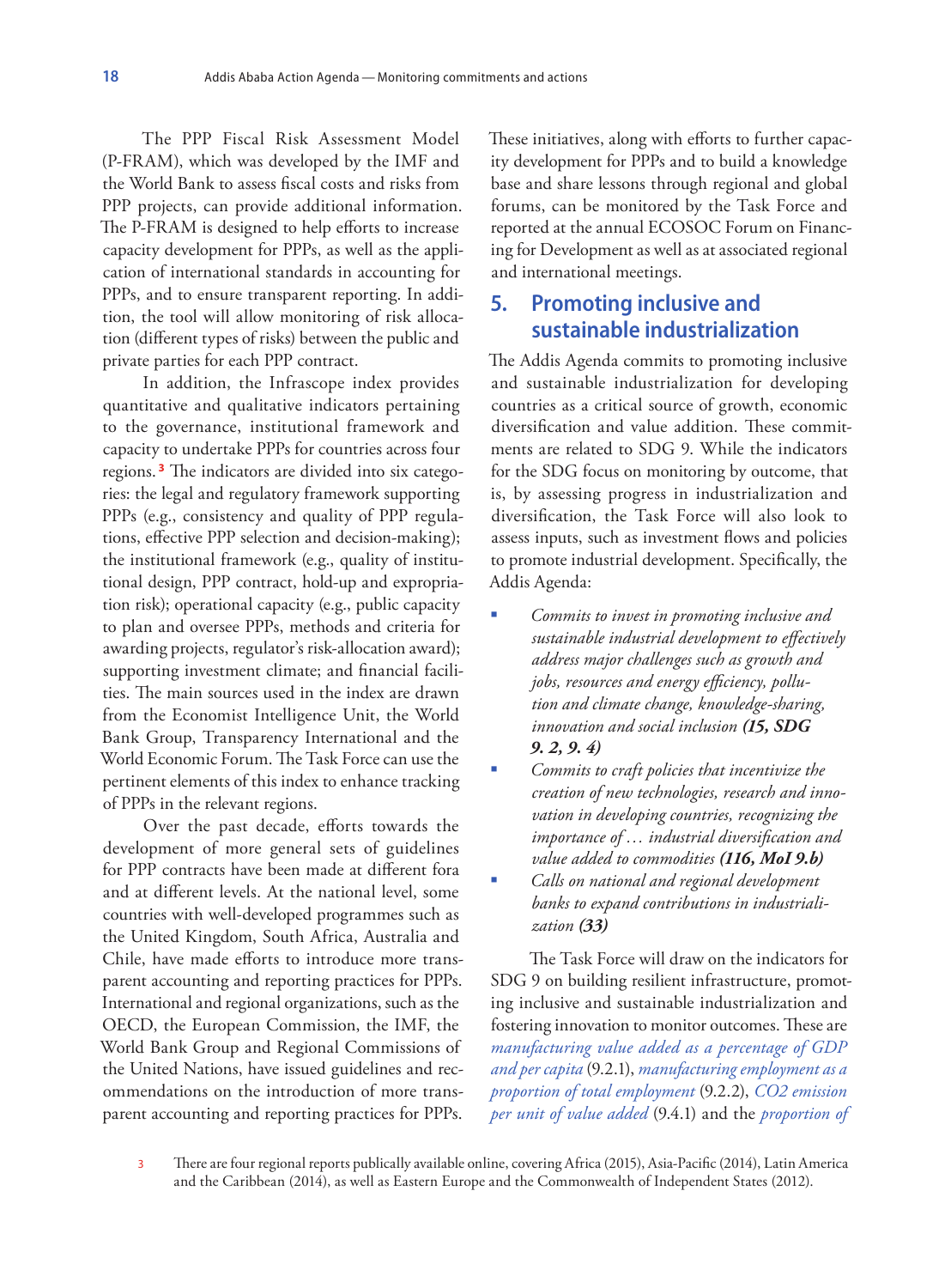*medium and high-tech industry value added in total value added* (9.b.1). In addition, the United Nations Industrial Development Organization (UNIDO) maintains an international industrial statistical database, which contains detailed statistics on mining and quarrying, manufacturing and utility sectors within the scope of industrial statistics as defined by International Recommendations for Industrial Statistics. The database is regularly updated with the recent annual industrial survey data received from the OECD for OECD countries and directly from national statistical offices for non-OECD countries.

To follow up on the commitment to invest in industrial development, the Task Force could monitor public and private investments in infrastructure, both domestic and international (see section 4 in this chapter on infrastructure), as well as FDI in manufacturing sectors, based, for example, on the UNCTAD FDI database which contains data at the country and industry level. UNCTAD also reports on investment in green/low-carbon sectors, which could be made more regular as part of the monitoring process. This report's sections on infrastructure and on development banks will provide a useful complement and further information in this regard. ODA toward economic infrastructure and services, which covers assistance for networks, utilities and services that facilitate economic activity, and which is collected by OECD DAC, provides data on concessional international finance supporting industrial development. This could be supplemented by information on South-South cooperation (see II.C).

In terms of advancing linkages between infrastructure development, inclusive and sustainable industrialization and innovation, UNIDO can provide qualitative monitoring through its background analysis on policy frameworks for science, technology and innovation and national development strategies, which exists for many countries. UNIDO collects qualitative information as part of its projects to establish knowledge-sharing platforms. UNIDO could also provide data on the number of regional and international knowledge-sharing platforms and processes in which countries participate. The United Nations Educational, Scientific and Cultural Organization (UNESCO) is also building a global database on science, technology and innovation policy instruments, legislation and institutional frameworks, in

the framework of its GO->SPIN Programme, which, along with the UNESCO Science Report, can also provide qualitative monitoring in this area (see also chapter II.G).

# **6. Generating full and productive employment for all**

In the Addis Agenda, governments commit to generate full and productive employment and decent work for all and promote micro, small and medium-sized enterprises (MSMEs) to enable all people to benefit from growth. Specifically, the Addis Agenda:

- *Commits to include full and productive employment and decent work for all (SDG 8) as a central objective in national development strategies (16)*
- *Calls for full and equal participation of women and men, including persons with disabilities, in the formal labour market (16, SDG 8.5)*
- *Will work … to integrate the informal sector into the formal economy in line with country circumstances (22, SDG 8.3)*
- *Commits to developing and operationalizing, by 2020, a global strategy for youth employment and to implement the ILO Global Jobs Pact by 2020 (16, SDG 8.6 and 8.b)*
- *Commits to promote national youth strategies as a key instrument for meeting the needs and aspirations of young people (16)*
- *Commits to promoting appropriate, affordable and stable access to credit to MSMEs (SDG 8.3), as well as adequate skills development training for all (16)*

These commitments are in large part covered in targets under SDG 8 to promote sustained, inclusive and sustainable economic growth, full and productive employment and decent work for all. The SDG indicators can be used to inform monitoring by the Task Force. These include indicators 8. 3. 1 (*proportion of informal employment in non-agriculture employment, by sex*), 8. 5. 2 (*unemployment rate, by sex, age group and persons with disabilities*), and 8.5.1 (*average hourly earnings of female and male employees, by occupation, age and persons with disabilities*). Unemployment rates are defined according to the recently adopted international statistical standard by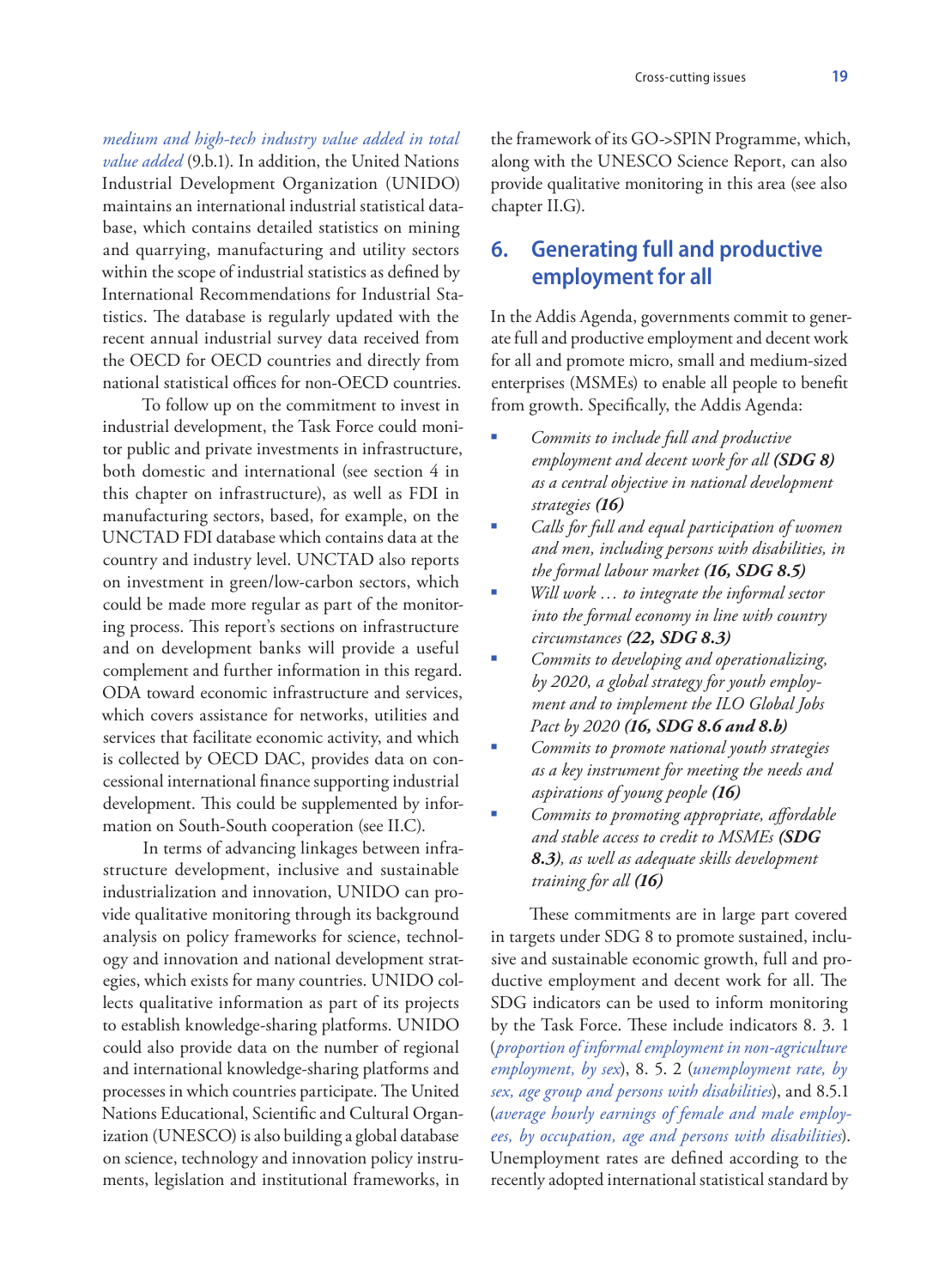the 19th International Conference of Labour Statisticians, which was developed to address the universal nature of the new development agenda, and which is meant to be more meaningful for both developing and developed countries. The targets on youth employment can be monitored by including age group in some of the above indicators, as well as by indicator 8.6.1 (*proportion of youth not in education, employment or training*), the so-called NEET (see also section 10 on Investing in Children and Youth).

The ILO will follow up on its programme, the Global Jobs Pact. The official indicator for this is 8.b.1, *total government spending in social protection and employment programmes as a proportion of the national budgets and GDP.* Many of these employment programmes are a means of operationalizing the ILO Global Jobs Pact. The rights at work dimension of decent work, one of the pillars of the Global Job Pact, will be captured by indicators referring to occupational injuries (8.8.1) and an indicator dealing with the compliance of various labour rights derived from ILO labour conventions (8.8.2). Other dimensions also to be monitored can include the elimination of the worst forms of child labour and forced labour, including through indicator 8.7.1 (*proportion and number of children aged 5–17 years engaged in child labour, by sex and age*). The Addis Agenda commitment on the global strategy on youth employment and monitoring thereof can build on efforts by the ILO in the context of its 2012 call for action on youth employment and the United Nations Chief Executives Board Global Initiative on Decent Jobs for Youth.

The Addis Agenda and the SDGs recognize the important role that MSMEs play in generating employment. Access to finance, particularly credit, for MSMEs, will be monitored in the context of chapter II. B. With regard to multinational enterprises (MNEs), the ILO is developing a methodology that will allow national statistical offices to better measure the impact of FDI and MNEs on decent work.

The multidimensional nature of full and productive employment and decent work underscores the need to combine the SDG indicators with a wider range of additional data, as well as linkages with the other chapters of this report. Global monitoring could be combined with regional and

national reporting, which could delve deeper into national circumstances and priorities. Domestic sources of data include household and establishment surveys, administrative registries and other non-official sources. International compilations such as the ILO's central statistics database, ILOSTAT, and others will have to increasingly provide internationally comparable data based on agreed statistical standards. However, there are important gaps in data availability, especially in developing countries, as well as for informal and rural sectors. As discussed in Section III of this Report on "Data, monitoring, and follow-up", the need for strengthening of national statistical systems in their coordination and for producing regular quality basic data is seen as a priority when defining how to monitor and set benchmarks to measure progress.

#### **7. Protecting ecosystems**

The Addis Agenda contains a range of commitments to protect ecosystems, many of which are also included in the SDGs and their MoI targets. Monitoring of these commitments will therefore often draw on indicators monitored in that context. However, the Addis Agenda also includes a strong emphasis on changing business behaviour, including policies aimed at changing incentives (see chapter II.B.) Indeed, the commitments to protect ecosystems are spread throughout the seven action areas of the Addis Agenda. Nonetheless, because of their wide range and very diverse implications for monitoring, these are also included as a cross-cutting issue in chapter I of the Addis Agenda. In particular, Addis:

 *Commits to coherent policy, financing, trade and technology frameworks to protect, manage and restore our ecosystems, including marine and terrestrial ecosystems, and to promote their sustainable use, build resilience, reduce pollution and combat climate change, desertification and land degradation (17)*

This commitment supports the implementation of a range of SDG targets under goals 2, 12, 13, 14 and 15. The Task Force can draw on the respective SDG indicators for monitoring purposes, including for example indicators for targets 14.2, 14.4 and 14.6 on fisheries and indicator 15.1.1 (*forest area as a pro-*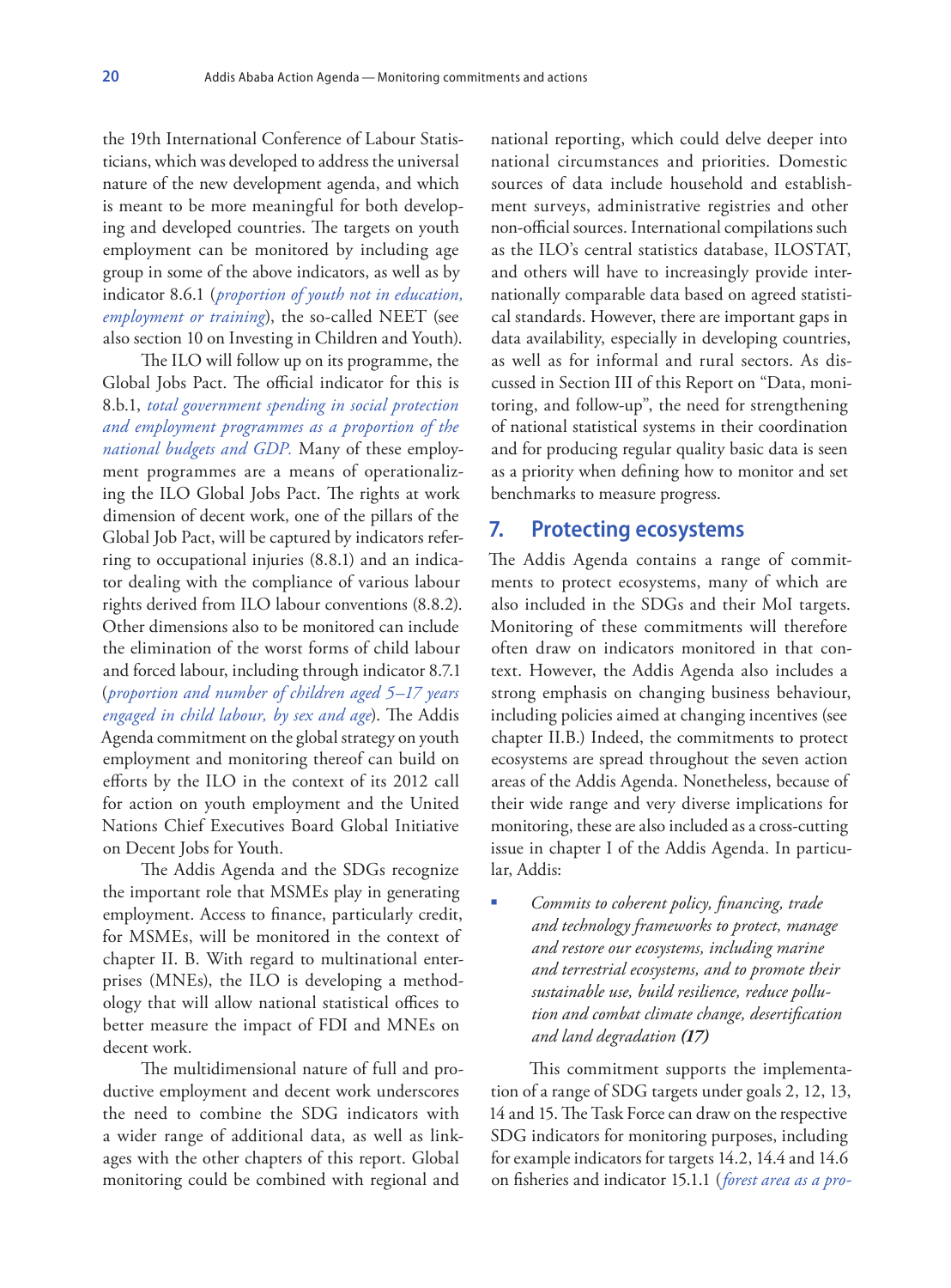*portion of total land area*) on forestry. The Task Force can also monitor the coverage of protected areas broken down by ecosystem type, as well as forests, wetlands and drylands as percentages of total land area. The latter data builds on the SDG indicator, and FAO, Ramsar, the Convention on Biological Diversity (CBD) and the Convention to Combat Desertification (UNCCD), as well as UNESCO's Man and the Biosphere Programme and its World Heritage Centre, which already maintain relevant databases in this respect.

 *Welcomes implementation of the global Strategic Plan for Biodiversity and its Aichi Biodiversity Targets; commits to mobilize resources, support country efforts to conserve and sustainably use biodiversity and ecosystems (63, MoI 15.a)*

The CBD, at its 12th Conference of Parties in 2014, reaffirmed its commitment to an overall substantial increase in total biodiversity-related funding, from a variety of sources. It adopted a number of targets for resource mobilization, including: the doubling of total biodiversity-related international financial resource flows to developing countries; for 100 per cent, but at least 75 per cent, of Parties to have included biodiversity in their national priorities or development plans by 2015, and to have therefore made appropriate domestic financial provisions; to mobilize domestic financial resources from all sources to reduce the gap between identified needs and available resources at the domestic level; and others. Resources for biodiversity provided to the Global Environment Facility, as the financial mechanism for the CBD, also serves as another measure of available resources. These targets will be reviewed at the CBD meeting in Cancun, Mexico in December 2016, and findings can inform monitoring by the Task Force.

The indicator for SDG MoI target 15.b (*ODA and public expenditure on conservation and sustainable use of biodiversity and ecosystems*) can provide additional data, sourced from the OECD on international public finance. The United Nations Development Programme could assist through its biodiversity finance initiative (BIOFIN) and CBD through its financial reporting framework by providing information on domestic resource mobilization.

### *Commits to combat desertification (63, SDG 15.3)*

The Task Force can monitor this commitment through the indicator for SDG target 15.3 (*proportion of land that is degraded over total land area*). In addition, the Task Force can draw on monitoring efforts in the context of the UNCCD ten-year strategy adopted in 2008, which includes objectives relevant to financing. In particular, strategic objective 4 is to mobilize resources to support the implementation of the Convention to Combat Desertification through the building of effective partnerships between national and international actors, and operational objective 5 is to mobilize and improve the targeting and coordination of national, bilateral and multilateral financial and technological resources in order to increase their impact and effectiveness. The UNCCD Committee for the Review of the Implementation of the Convention has been monitoring implementation of the ten-year strategy, including operational objective 5. The Global Mechanism of the UNCCD, which focuses on financing sustainable land management, could also provide data to this end.

 *Encourages the mobilization of financial resources from all sources at all levels to conserve and sustainably use biodiversity and ecosystems, including promoting sustainable forest management (63, MoI 15.b)*

Mobilization of resources to conserve and sustainably use ecosystems is discussed above. The commitment to financing of sustainable forest management is also contained in the fourth Global Objective on Forests of the United Nations Forest Instrument, which aims to reverse the decline in ODA for sustainable forest management and mobilize significantly increased new and additional financial resources from all sources for the implementation of sustainable forest management.

For monitoring purposes, SDG indicator 15.b.1 addresses forest finance (*official development assistance and public expenditure on conservation and sustainable use of biodiversity and ecosystems*), with data sourced from the OECD. The Task Force will also be able to access and analyse data on domestic resource mobilization for forests, provided by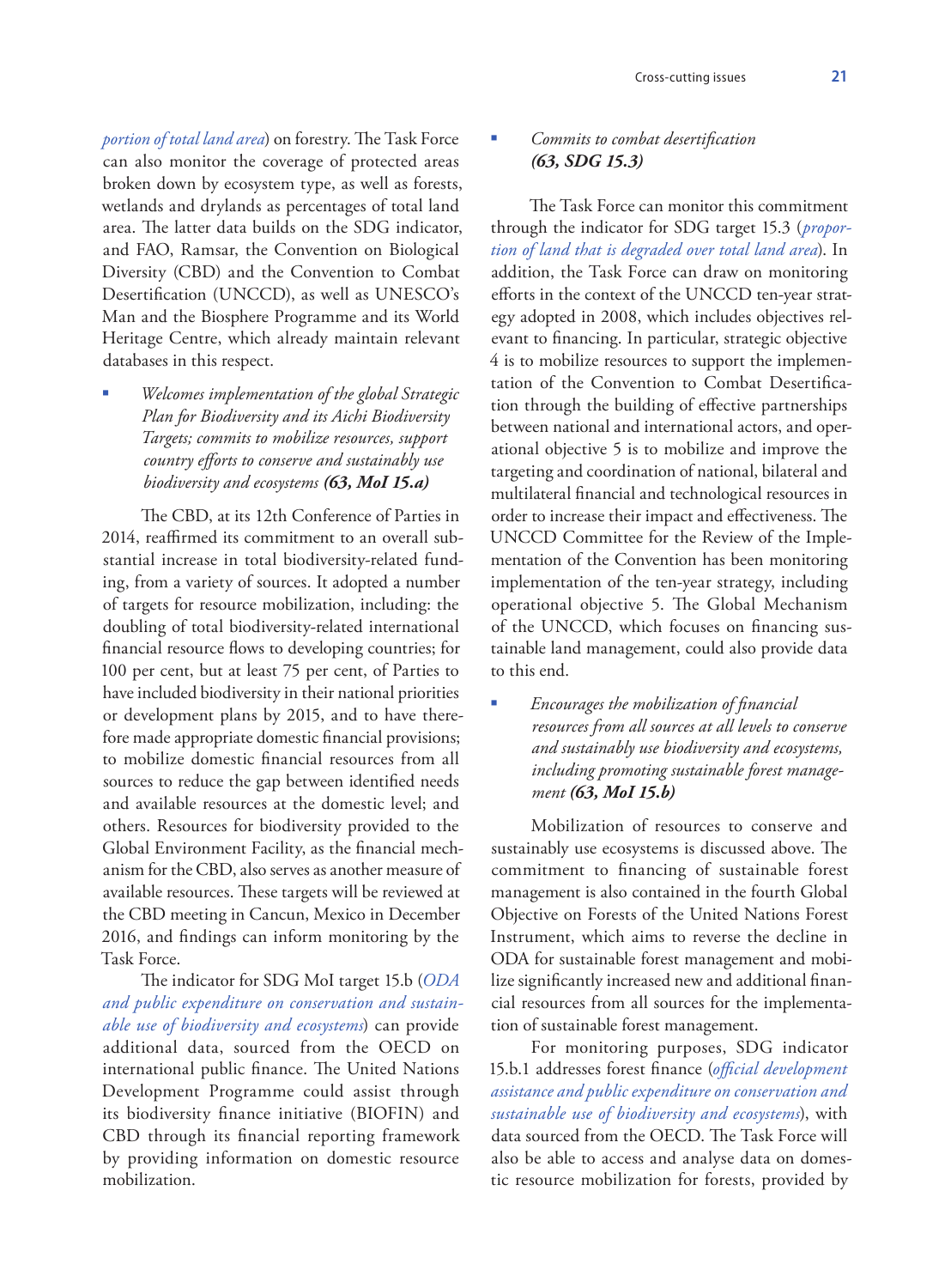the World Bank Group and FAO through the Government Expenditure on Agriculture initiative and the Forest Resources Assessment. In order to track relative trends, the percentage increase in forest-relevant finance tracked through ODA and climate finance channels could also be useful. The Voluntary REDD+ Database and Climate Funds Update both monitor REDD+ financing, however it has to be noted that REDD+ financing is not necessarily in addition to forestry ODA. The World Bank Group could also provide data on domestic resource mobilization for sustainable forest management through its analytical, advisory and lending instruments.

 *Stresses importance of the conservation and sustainable use of the oceans and the seas, recognizes that international law, as reflected in UNCLOS, provides the legal framework for the conservation and the sustainable use of the oceans and their resources (64, MoI 14.c) and commits to protect/restore oceans and ecosystems, and maintain their biodiversity (64, SDG 14)*

This commitment mirrors SDG MoI target 14.c, with the indicator *number of countries making progress in ratifying, accepting and implementing through legal, policy and institutional frameworks, ocean-related instruments that implement international law, as reflected in UNCLOS, for the conservation and sustainable use of the oceans and their resources*. The Task Force will rely on the contribution of United Nations agencies working on oceanrelated matters, including UNESCO's Intergovernmental Oceanographic Commission (IOC) and FAO, to support the compilation of national data reporting in this regard.

 *Commits to support the most vulnerable in addressing and adapting to climate change (65, SDG 1.5, 13.1, MoI 13.b)*

This commitment will be monitored in Section II.C, 8.1 on climate finance.

 *Commits to provide access for small-scale artisanal fishers to marine resources and markets, consistent with sustainable management practices as well as initiatives that add value to outputs from small-scale fishers (108, MoI 14.b)*

The monitoring of this commitment can draw on SDG MoI indicator 14. b. 1 (*progress by countries in the degree of application of a legal/regulatory/policy/ institutional framework which recognizes and protects access rights for small-scale fisheries*). FAO can monitor the legal, regulatory, policy and institutional aspects of this commitment through its Code of Conduct for Sustainable Fisheries biennial survey (including in particular its questions on small-scale fisheries issues) and its legislative and policy database, FAOLEX. In addition, the implementation of the Voluntary Guidelines for Securing Sustainable Small-Scale Fisheries in the Context of Food Security and Poverty Eradication is expected to be endorsed by the FAO Committee on Fisheries in 2014. This will provide further elements for monitoring over the coming years.

 *Will increase scientific knowledge, develop research capacity and transfer marine technology, taking into account the Criteria and Guidelines on the Transfer of Marine Technology adopted by the Intergovernmental Oceanographic Commission, in order to improve ocean health and to enhance the contribution of marine biodiversity to the development of developing countries, in particular small island developing States and least developed countries (121, MoI 14.a)*

The UNESCO IOC is mandated to promote scientific research, capacity development and facilitate the transfer of marine technology. IOC's capacity development strategy, adopted in 2015, will provide a framework for guiding the development of research capacities and transfer of marine technology in regions.

Monitoring by the Task Force will draw on the IOC's Global Ocean Science Report, to be published in 2017. The Report will assess national and regional investment in marine research, and will depict the status of ocean research, investment in research infrastructure and human capacity in countries. Data will be derived from national surveys, as well as existing IOC programmes on ocean observation and ocean data exchange, the UNESCO World Science Report, the Institute for Statistics and the OECD. In addition, the indicator for SDG MoI target 14.a. (*budget allocation to research in the field of*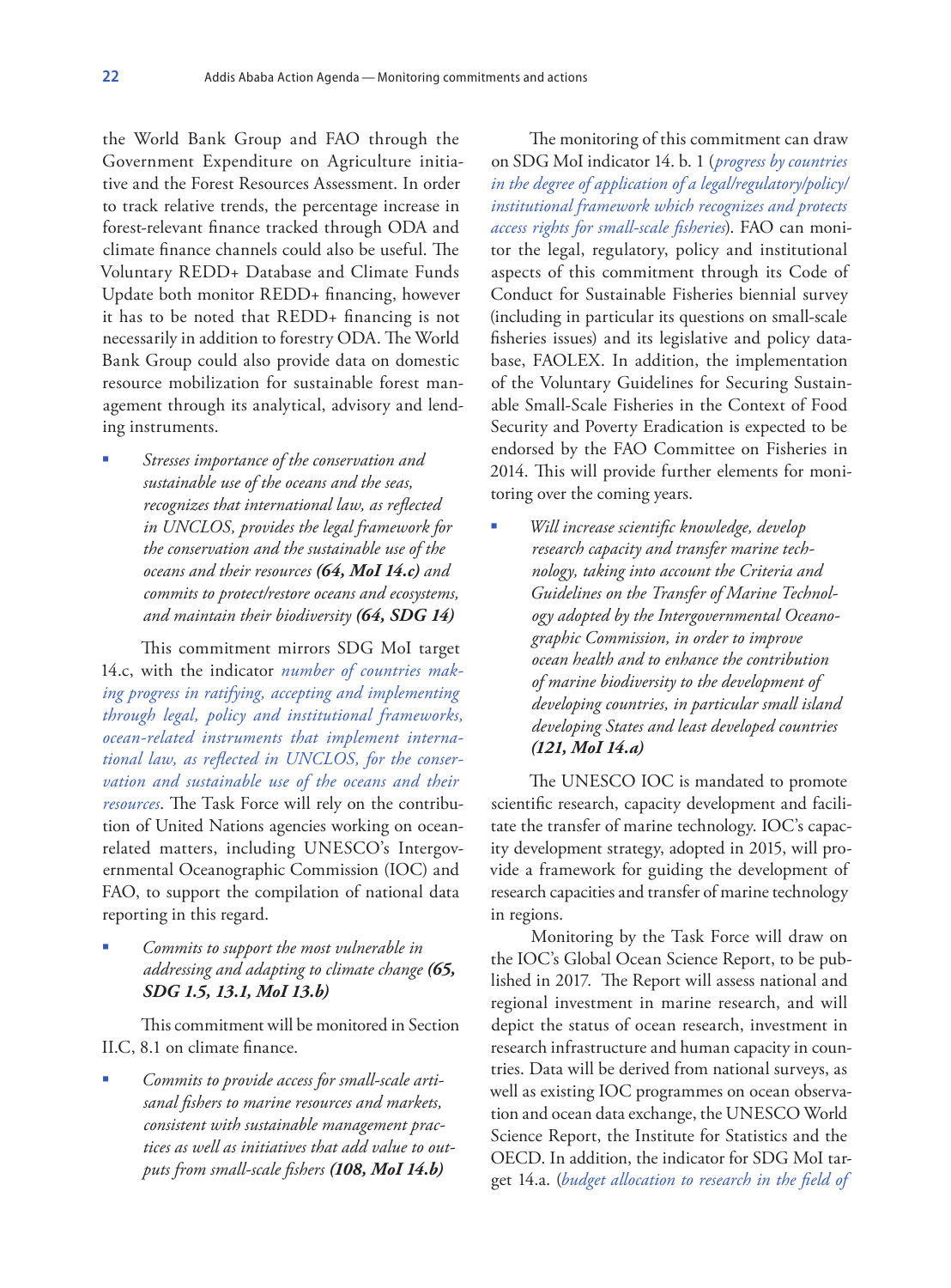*marine technology as a percentage of total budget for research*) will provide relevant data.

Finally, Addis also

 *Commits to promote corporate sustainability (17, SDG 12.6)*

Monitoring of corporate sustainability is discussed in detail in chapter II.B.

# **8. Promoting peaceful and inclusive societies**

The Addis Agenda commits to promote peaceful and inclusive societies and to build effective, accountable and inclusive institutions at all levels to enable the effective, efficient and transparent mobilization and use of resources. These Addis commitments are broadly consistent with SDG 16, and are also covered by other goals, such as SDG 5 on gender equality, or integrated across the Agenda, as in the case of human rights.

Specifically, the Addis Agenda:

- *Reaffirms the importance of peaceful and inclusive societies (5, 18, 67, SDG 16)*
- *Stresses the need to build effective, accountable and inclusive institutions at all levels (5, 18, 20, 30, 112, SDG 16.6, MoI 16.a)*
- *Recognizes that good governance, rule of law (SDG 16.3), human rights, fundamental freedoms, equal access to fair justice systems are integral to efforts (5, 18, 20, 36, 37, 112)*
- *Recognizes measures to combat corruption and curb illicit financial flows as integral (5, 18, 20, 23, 24, 25, 27, 112, SDG 16.4, 16.5) See chapter II.A on Domestic public resources*
- *Commits to promoting and enforcing nondiscriminatory laws (21, MoI 16.b)*

#### 8.1. Peaceful and inclusive societies

Monitoring the commitment on peaceful, secure and inclusive societies can draw on a number of existing data sources and surveys, such as the United Nations Crime Trends Survey, (collected by the UN Office on Drugs and Crimes, UNODC), household surveys such as Multiple Indicator Cluster Surveys and Demographic and Health Surveys, International Crime Victimization Surveys, as well as administra-

tive data, such as judicial records and public health/ civil registration (World Health Organization). According to a recent review conducted by UNO-DC's and the National Statistics and Geography Institute of Mexico's (INEGI) Centre of Excellence on crime statistics, 72 countries have implemented at least one national victimization survey after 2009. In addition, nine African countries have already implemented or are in the process of implementing a victimization survey module as part of the Strategy for Harmonisation of Statistics for Africa. A focus by the Task Force on conflict and violence is of particular significance: countries that experienced major violence during the period 1981–2005 had poverty rates that were on average 21 percentage points higher than in countries without violence.

These sources also inform a number of SDG indicators, which the Task Force will be able to draw on, including 16.1.1. *number of victims of intentional homicide per 100,000 population, by sex and age*; 16.1.2. *conflict-related deaths per 100,000 population, by sex, age and cause*; 16.1.3. *proportion of population subjected to physical, psychological or sexual violence in the previous 12 months*; and 16.2.1 *proportion of children aged 1–17 years who experienced any physical punishment and/or psychological aggression by caregivers in the past month*.

The chapter on systemic issues, and its subsection on combating transnational crime, presents additional data sources and options for monitoring, in particular with regard to organized crime, terrorism, and transnational crime.

### 8.2. Effective, accountable, transparent and inclusive institutions

The commitment to build effective, accountable, transparent and inclusive institutions can be monitored by analysing existing data on institutional performance, accountability and inclusiveness, and of the public perception thereof. The Task Force can draw on surveys of public financial management systems and performance, data collected on national human rights institutions, national refugee commissions and women's representation in the public sector, parliaments and other relevant institutions. Attention can also be paid to the activities of parliament in scrutiny and oversight of the SDGs, including measures such as numbers of hearings, and fol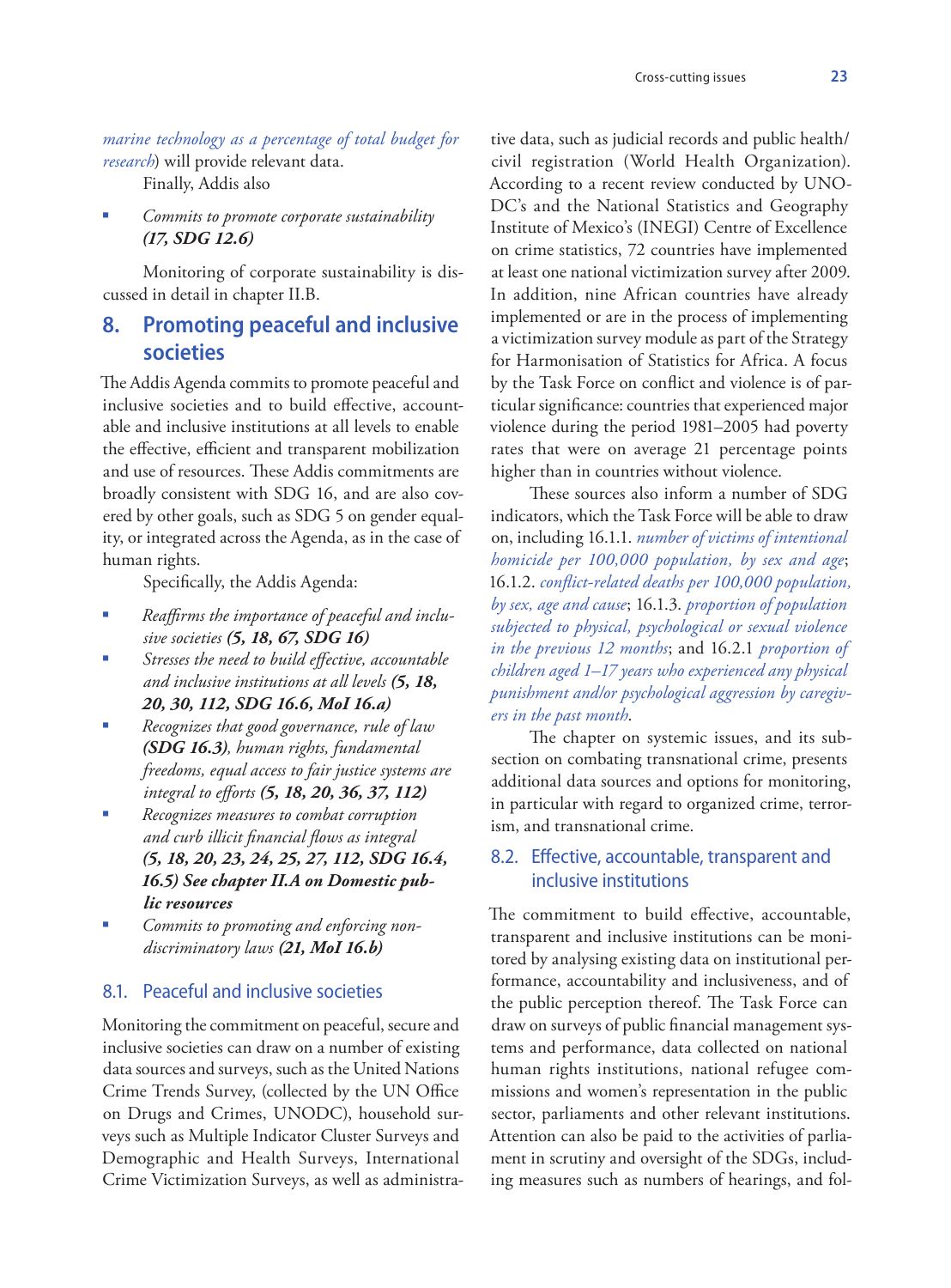low up on committee recommendations. The World Bank Group's "Worldwide Governance Indicators" dataset, which measures the perceived quality of institutions and traditions that governments use, can also provide input, particularly on government effectiveness and regulatory quality. Perception surveys of institutional performance such as the World Value Survey, Gallup, or Afrobarometer will further complement this exercise.

Specific dimensions of institutional performance are covered by other sections of the Task Force Report and by indicators for the SDGs. The cross-cutting section on gender will provide inputs for assessing the inclusiveness of institutions. The chapter on domestic public resources includes combatting corruption, in particular in the context of illicit financial flows and the return of stolen assets, and contains a subsection on national control and oversight mechanisms, transparency and non-discrimination in budgeting and expenditure decisions.

The indicator 16.6.1 (*primary government expenditures as a proportion of original approved budget, by sector (or by budget codes or similar)*) can be based on Indicator PI-2 of the Public Expenditure and Financial Accountability (PEFA) dataset: composition of expenditure outturn compared to original approved budget. PEFA was started in 2001 to develop a country-led agenda on public financial management reform. Indicator 16.a.1 (*existence of independent National Human Rights Institutions (NHRIs) in compliance with the Paris Principles*) measures the proportion of countries that have internationally recognized independent NHRIs. Compliance with the Paris Principles vest NHRIs with a broad mandate, competence and power to investigate, report on the national human rights situation, and publicise human rights through information and education. The main sources of data are administrative records of the Sub-Committee on Accreditation reports of the International Coordinating Committee of National Institutions, and the Office of the United Nations High Commissioner on Human Rights compiles the data into a global directory.

SDG indicators 16.6.2 and 16.7.2 assess proportions of populations satisfied with public services and who believe that decision-making is inclusive. Data in this area comes from perception and house-

hold surveys. Perception surveys are conducted in an increasing number of countries, and often include a number of measures of quality. They include the World Value Survey, Gallup, Afrobarometer and the other Barometers, and surveys conducted by various non-state organizations at the national level. In Africa, the approach has already been applied and reported by several state organizations using the Harmonised Module on Democratic Governance of SHaSA, the Strategy for the Harmonisation of Statistics in Africa.

#### 8.3. Good governance

Addis recognizes good governance, rule of law, human rights, equal access to fair justice systems as central to the mobilization and effective use of resources. They comprise the enabling environment necessary for sustainable development. The chapter on domestic and international private business and finance contains a section on the investment climate, which lays out in detail options for monitoring commitments to stable investment climates, contract enforcement and respect for property rights, and transparent and stable rules, among others.

Human rights accountability mechanisms, including the Human Rights Council's Universal Periodic Review, the periodic reviews and complaint mechanisms of the human rights treaty bodies, the special procedures of the Human Rights Council, regional human rights mechanisms, and national human rights institutions play a role in ensuring that State commitments on economic, social and cultural as well as civil and political rights are met. They can contribute to the monitoring and review of the implementation of the Addis Agenda in a number of areas, including cross-cutting commitments to end hunger and malnutrition, generate full and productive employment for all, promote peaceful and inclusive societies, and focus on children, youth, gender equality and the empowerment of women, among other objectives.

In addition, the Task Force will want to monitor broader measures of civil and administrative justice, including public access to information and protection of fundamental freedoms, and the promotion and enforcement of non-discriminatory laws. A number of SDG indicators will also provide relevant data in this regard. They include indicators for means of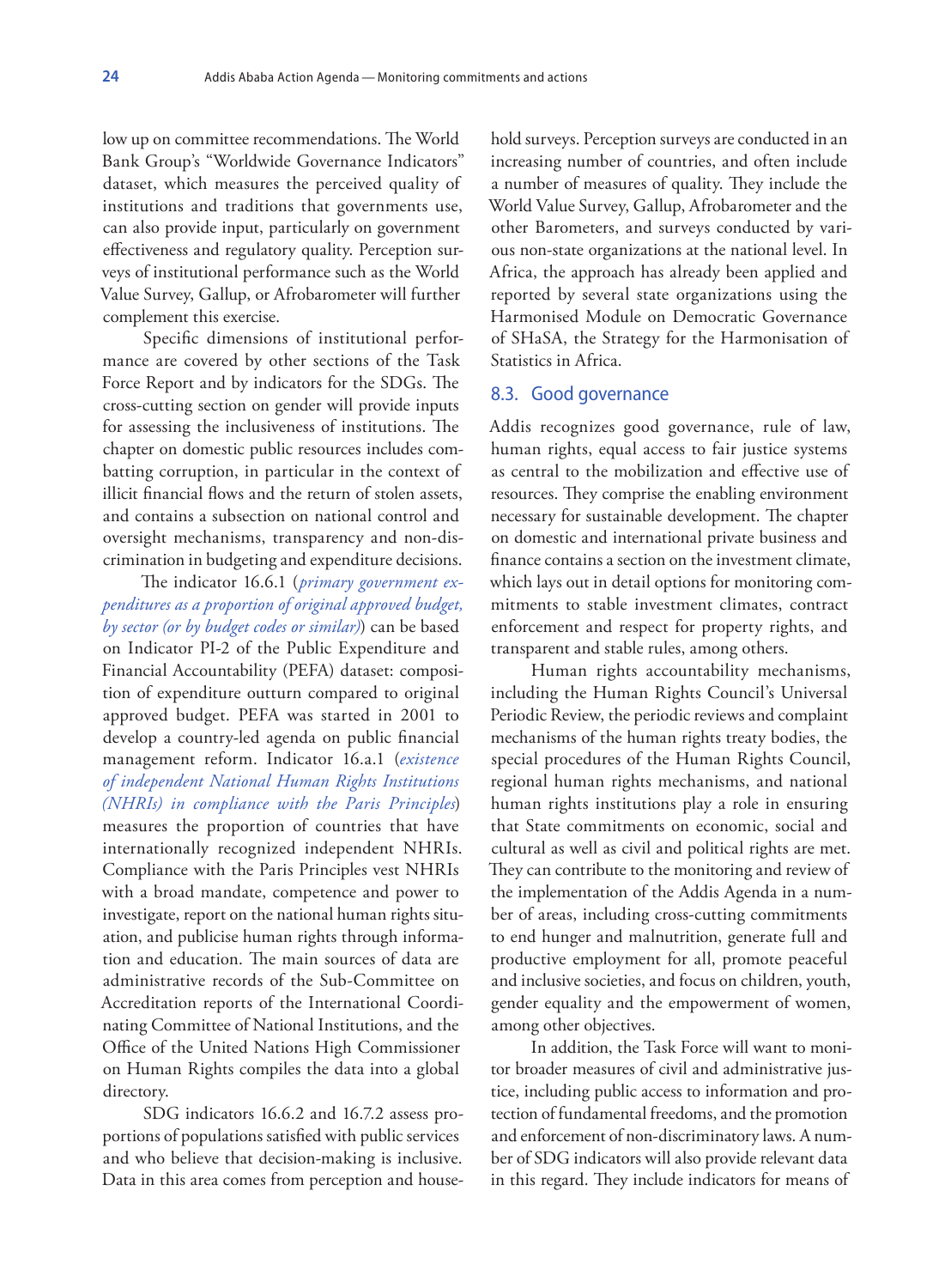implementation target 16.b (*proportion of population reporting having personally felt discriminated against or harassed in the previous 12 months on the basis of a grounds of discrimination prohibited under international human rights law*), target 16.10 to ensure public access to information and protect fundamental freedoms, and indicator 16.3.1 (*proportion of victims of violence in the previous 12 months who reported their victimization to competent authorities or other officially recognized conflict resolution mechanisms*). UNODC also collects data on crime reporting rates through the long-standing annual data collection mandated by the United Nations General Assembly. UNESCO has developed a comprehensive set of Media Development Indicators aimed at enabling the assessment of media landscapes at the national level. These indicators cover all aspects of media development and can inform monitoring by the Task Force.

International human rights law outlaws discrimination against population groups on the basis of specific characteristics or 'grounds'. One option to assess the promotion and enforcement of nondiscriminatory law is to measure how well non-discriminatory laws and policies are applied in practice, from the perspective of the population. Relevant data is collected through surveys in an increasing number of countries. At the regional level, the European Union Fundamental Rights Agency has collected the data for 27 European Union Member States. Relevant data is also collected in Eurobarometer and Afrobarometer surveys. These data sources will also inform monitoring of SDG MoI indicator 16.b.

#### 8.4. Combatting corruption

The commitment to combat corruption and curb illicit financial flows will be followed up in the chapter on domestic public resources, and its section on illicit financial flows and return of stolen assets. In addition, SDG indicator 16.5.1 (*proportion of persons (alternative: businesses 16.5.2) who had at least one contact with a public official and who paid a bribe to a public official, or were asked for a bribe by these public officials, during the previous 12 months*) will provide data, which will be based on household corruption surveys and victimization surveys. UNODC also collects prevalence data on bribery from surveys (since 2009) through the annual data collection in the United Nations Crime Trends Surveys.

# **9. Gender equality**

In the Addis Agenda, Member States have committed to promoting and ensuring gender equality. Addis' strong focus on gender is anchored in its first paragraph, which commits to ensure gender equality and women's and girls' empowerment, and is reflected in gender-specific commitments and actions throughout the seven Action Areas of the Addis Agenda. In particular, Addis:

- *Commits to ensuring gender equality and women's and girls' empowerment (1, SDG MoI 1.b, 5.c)*
- *Commits to adopt and strengthen policies, enforceable legislation and transformative actions for the promotion of gender equality and women's and girls' empowerment at all levels, to ensure women's equal rights, access and opportunities for participation and leadership in the economy and to eliminate gender-based violence and discrimination in all its forms (6, SDG 5.1, 5.2, 5.3 SDG MoI 1.b, 5.c)*
- *Commits to promoting and enforcing nondiscriminatory laws, social infrastructure and policies for sustainable development as well as enabling women's full and equal participation in the economy and equal access to decisionmaking processes and leadership (21, SDG 5.1, 5.5, SDG MoI 1.b)*
- *Commits to increase transparency and equal participation in the budgeting process, and promote gender responsive budgeting and tracking (30, SDG MoI 5.c)*
- *Commits to women's and girls' equal rights and opportunities in political and economic decision-making and resource allocation and to removing barriers for women's full participation in the economy (41, SDG 5.5)*
- *Commits to improve access and opportunities for economic advancement for women; Resolves to undertake legislation and administrative reforms to give women equal rights with men to economic resources, including access to ownership and control over land and other forms of property, credit, inheritance, natural resources and appropriate new technology (41, SDG 5.1, SDG MoI 5.a)*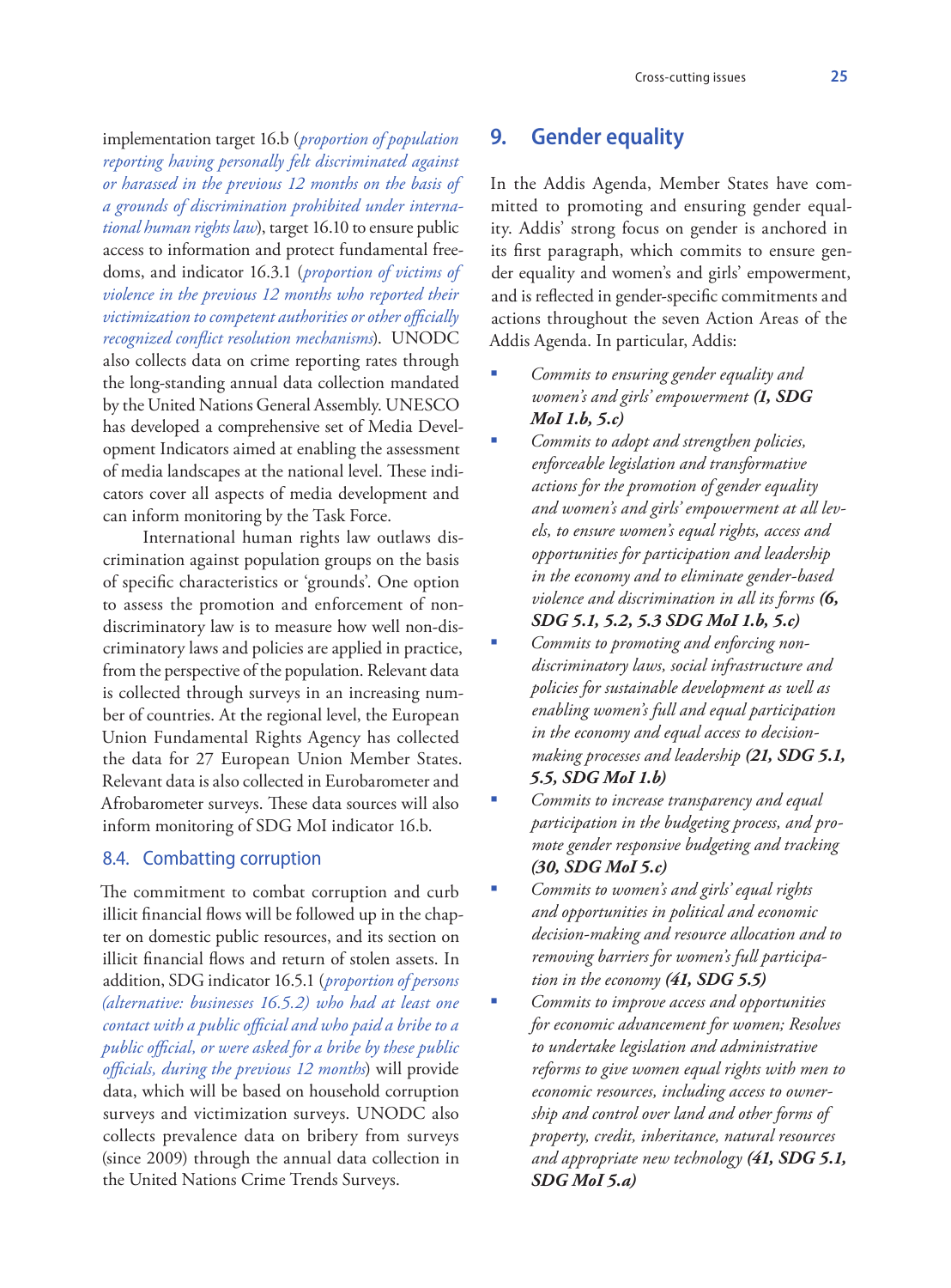- *Supports Women's Empowerment Principles by UN Women and the Global Compact; Encourages the private sector to ensure women's full and productive employment and decent work, equal pay for equal work or work of equal value, and equal opportunities, and to protect them from discrimination and abuse in the workplace; Encourages increased investments in female-owned companies (41, SDG 5.1, 8.8)*
- *Urges countries to track and report resource allocations of international public finance for gender equality and women's empowerment (53, SDG MoI 5.c)*
- *Commits to address challenges to women's equal and active participation in domestic, regional and international trade (90)*
- *Commits to scaling up investments in science, technology, engineering and mathematics education, and enhance technical, vocational and tertiary education and training, ensuring equal access for women and girls and encouraging their participation therein, (including through international cooperation) (119, SDG 4.5, 17.6)*

In addition to the commitments and action items listed, a significant number of additional commitments across the Action Areas of the Addis Agenda contain gender-specific provisions. They include commitments on smallholder and women farmers (13), women's participation in the labour market (16), addressing gender equality in principles for responsible business and investing (37), access to financial services (39, 40, 43), social and environmental safeguard systems for development banks (75), upgrading education facilities (78), gender-balanced and merit-based selection of the heads of international financial institutions and diversity of their staff (106), human rights and fundamental freedoms of migrants (111), strengthen institutions to prevent violence, end human trafficking and exploitation of persons (112), access to technology and science (114), capacity building for social and gender-responsive budgeting (115), and increased use of disaggregated data (126).

Monitoring of these commitments and action items will be covered, in part, by the outcome and MoI indicators under SDG 5 to *achieve gender equality and empowerment of women and girls*, and addi-

tional targets under SDGs 1, 4, 8, 10, 12, 16 and 17. However, it is important to recognize the limitations of the SDG indicator framework in capturing the full complexity of the gender equality commitments in the Addis Agenda. To adequately measure progress, several of these will require multiple sources of data which currently fall outside the scope of the proposed gender equality indicators. There are a number of existing data resources that could support and complement monitoring of these commitments. They include:

The World Bank Group's Women, Business and the Law (WBL) project, which has a dataset on laws and regulations that constrain women's economic choices and restrict their ability to engage in entrepreneurial and employment activities. A recent edition reveals the magnitude of the challenge: of the 173 countries covered, 155 have at least one law that differentiates between women and men. The WBL may be useful for monitoring Addis commitments on discriminatory laws in particular. Data on the proportion of seats held by women in national parliaments is included in the World Development Indicators, and data on the percentage of firms with a female top manager is included in the World Bank Group's Enterprise Surveys. These can be used to monitor women's equal access to decision making processes and leadership. Additionally, the WBL dataset also includes a question measuring industry and job specific restrictions on women which can be used to measure women's equal participation in the economy.

The World Bank Group's Global Financial Inclusion Index (Global Findex) regularly reports sex-disaggregated data on access to financial services (see chapter II. B). One relevant indicator in Findex is the percentage of women with an account at a bank or other financial institution or with a mobile money service provider. The latest report reveals that there are big opportunities to expand financial inclusion, particularly among women and the poor. The gender gap is not significantly narrowing: some 58 per cent of women have an account, compared to 65 per cent of men. It would be useful to consider using the Global Findex as a tracking indicator for the commitments on women's financial inclusion.

The OECD's Social Institutions and Gender Index (SIGI) is a cross-country measure of discrimi-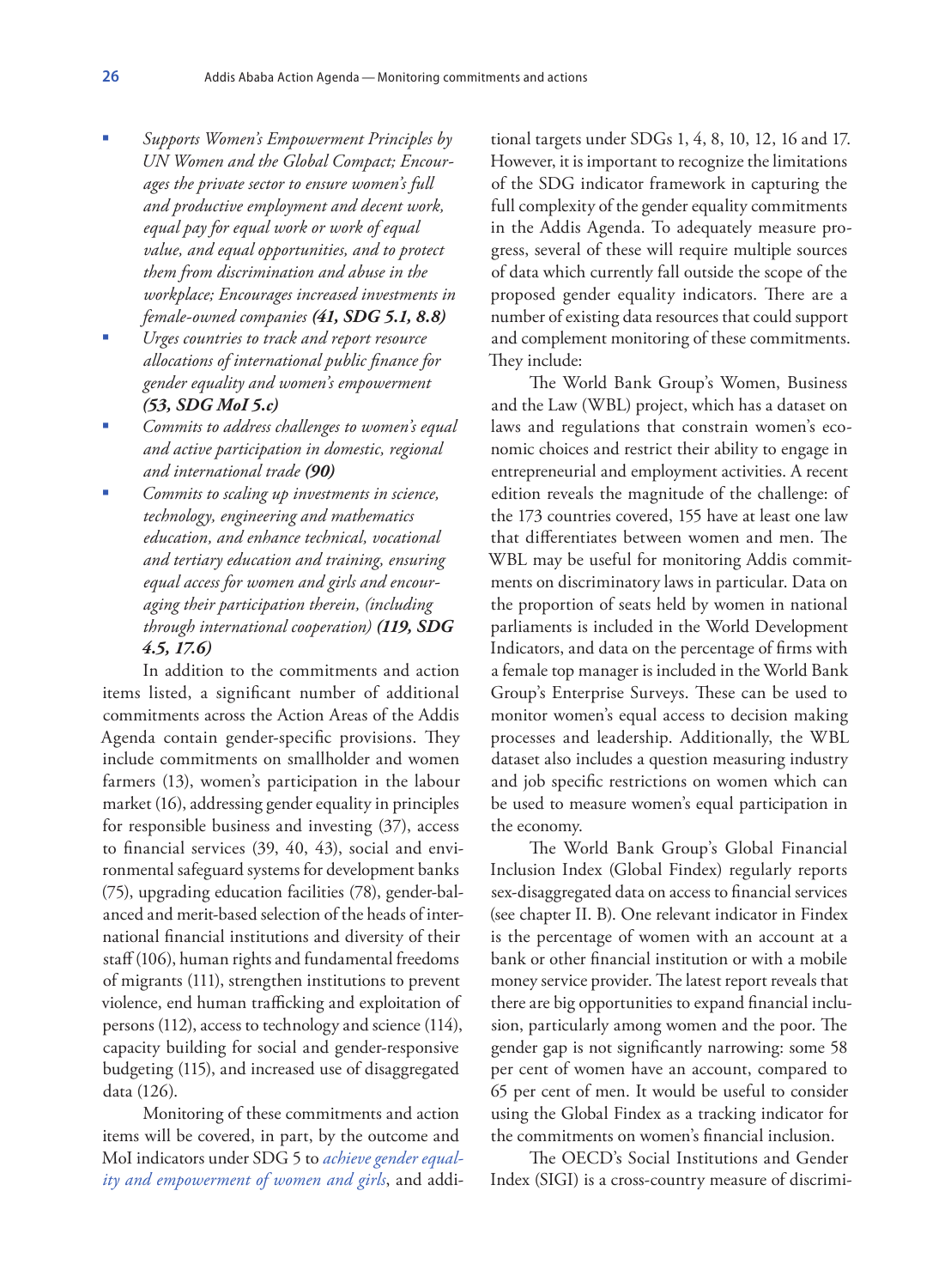nation against women in social institutions (formal and informal laws, social norms and practices) across 160 countries. SIGI measures the level of discrimination at the national level based on variables, combining qualitative and quantitative data, which quantify discriminatory social institutions such as unequal inheritance rights, early marriage, violence against women, and unequal land and property rights. Since the SIGI measures discriminatory laws and policies, it can be used alongside the two data sources discussed above for Addis commitments related to legislative and structural discrimination.

UN Women captures data on Gender Responsive Budgeting annually. Since 2001, UN Women and the United Nations Development Fund for Women (UNIFEM) have supported countries in integrating gender perspectives into national development strategies and sectorial plans and budgets as well as increasing women's participation in budget processes. This data is used for SDG MoI indicators 5.c.1 (*proportion of countries with systems to track and make public allocations for gender equality and women's empowerment*). The IMF is currently compiling data on significant gender budgeting—analysing practices and impacts in all regions. Once completed (by end-2016), the dataset will provide detailed information for approximately 50 countries on the origin and legal basis of the gender budgeting effort, the roles of government and civil society, and the extent to which gender budgeting is incorporated into the fiscal process. In addition, the IMF summarizes, in narrative form, more than 75 gender budgeting initiatives, and the work includes extensive as well as nascent gender budgeting efforts. These data sources will complement UN Women's data collection and allow for monitoring the Addis commitments on gender responsive budgeting.

ILOSTAT may be useful for monitoring Addis commitments related to women's labour market participation. United Nations Guiding Principles on Business and Human Rights and Women's Empowerment Principles (WEPs) set expectations for business to promote gender equality and empowerment of women in the workplace, market and community. Framed around seven principles, the WEPs encourage the private sector to promote human rights as well as women's economic empowerment in all its operations. The number of companies signing up

to these Principles measures the commitment of the private sector to promote women's economic empowerment (see also the ILOSTAT information mentioned above).

The OECD DAC Gender Equality Policy Marker tracks bilateral ODA in support of gender equality. As part of the annual reporting of their aid activities to the DAC, DAC members are required to indicate whether each aid activity targets gender equality as a policy objective according to a threepoint scoring system. The data generated by the marker provides a global estimate of DAC members' aid in support of gender equality annually and a breakdown by each DAC member. In addition, the OECD DAC has two Creditor Reporting System purpose codes that contribute to tracking ODA in support of gender equality: on aid to women's equality organizations and institutions and aid to eliminate violence against women and girls. The OECD DAC Gender Marker combined with the purpose codes may be the most apt source for monitoring the commitment on international public finance allocations for gender equality and women's empowerment.

UNESCO's Institute of Statistics contains all available data and indicators for education, literacy, science, technology and innovation, culture, communication and information (see also chapter II.G). It provides data on science, technology, engineering and mathematics (STEM), including human resources in science, technology and innovation. This data may be useful for monitoring genderrelated aspects of Addis commitments on education, training, technology and science.

In addition to the above data sources, the Minimum Set of Gender Indicators, endorsed by the United Nations Statistical Commission, serves as a guide for the national and international compilation of gender statistics. The level of their integration into national monitoring systems will be a measurement of the increase and use of high-quality, timely and reliable data as stated in the Addis commitment on disaggregated data by sex. The Evidence and Data for Gender Equality (EDGE) initiative (a partnership between UN Women, the United Nations Statistics Division, the World Bank Group, and the OECD) has already contributed to the strengthening of gender statistics.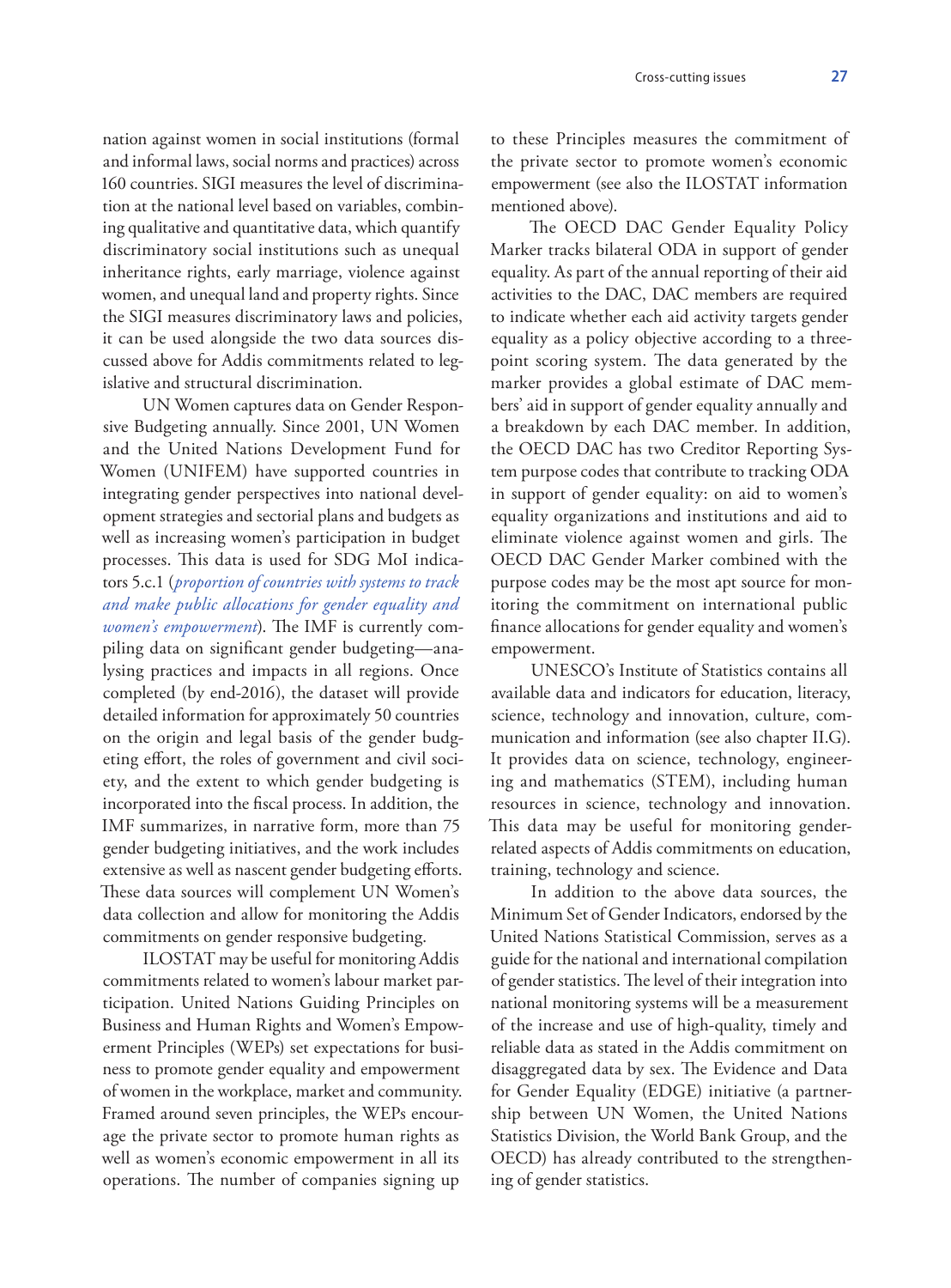### **10. Investing in children and youth**

The Addis Agenda commits to investing in children and youth. Specifically, the Agenda:

- *Recognizes that investing in children and youth is critical to achieving inclusive, equitable and sustainable development for present and future generations (7)*
- *Recognizes the need to support countries that face particular challenges to make the requisite investments in children and youth (7)*
- *Reaffirms the vital importance of promoting and protecting the rights of all children, and ensuring that no child is left behind (7)*
- *Commits to promote national youth strategies as a key instrument for meeting the needs and aspirations of young people (16)*

In addition, children and youth are mentioned throughout the document, including in the new social compact (12), with regard to youth employment (16), access to technology and science for youth and children (114), in global partnerships (77) and education (78), with regard to the human rights of girls (78) and migrants (112), and as part of responsible business (37).

Data and other methods for monitoring in these areas are discussed throughout the report, including for example in the sections on international development cooperation for education and the social compact. Often, indicators can be adapted through further disaggregation of domestic spending and interventions to include child- and youth-focused purposes and categories. For example, in the area of social protection, indicator 1.3.1 is meant to distinguish children in the breakdown of the population covered by social protection systems. Another example is in the area of education, where indicators are meant to distinguish the participation rate of youth in formal and non-formal education and training.

In some countries it is also possible to monitor spending that has direct and indirect impacts on children, including on child-focused multi-sectorial SDG priorities that are not well captured by

traditional sectorial budgets, such as nutrition, early childhood development and child protection. Examples of potential public expenditure measurement instruments in this context include child-spending markers and taxonomies developed by countries such as Argentina, Colombia, Dominican Republic, Ecuador, Egypt, El Salvador, Honduras, India, Mexico, Peru, Uganda and Yemen, and established reporting practices on child-focused allocations by signatories of the Convention of the Rights of the Child. While to date no such markers exist for the youth sector, efforts could be undertaken to establish these and offer them to Member States. **<sup>4</sup>** Case studies could also be used to follow-up on the development and implementation of national youth strategies. However, monitoring the promotion and protection of the rights of all children is challenging given that reporting of spending on children and youth, including geographic disparities of quality services for children, is currently limited. Tools and methods for results-based reporting of spending on children and youth could be developed in the context of wider reforms in the area of results-based budgeting.

International support to countries with particular needs and challenges can be monitored through existing OECD DAC indicators for ODA to child and youth-focused programme areas (e.g., primary and secondary education, basic life skills for youth and adults, early childhood education, health, nutrition, etc.). Monitoring of child and youth-related commitments in other areas of the Addis Agenda can draw on recent international data collection and harmonization efforts, such as under the Global Nutrition Report initiative, the Scaling Up Nutrition (SUN) Movement, new Partnerships on Child Protection and Early Child Development (UNICEF and the World Bank Group), the Lancet Countdown to 2015 Initiative for tracking progress in maternal, newborn and child survival, the H4+ technical partnership for the Secretary General's Every Woman, Every Child initiative, and the new Global Financing Facility for Maternal, Neonatal, Child and Adolescent Health.

<sup>4</sup> See Cummins, M. Child-focused Public Expenditure Measurement: A Compendium of Country Initiatives, New York: UNICEF, forthcoming 2016.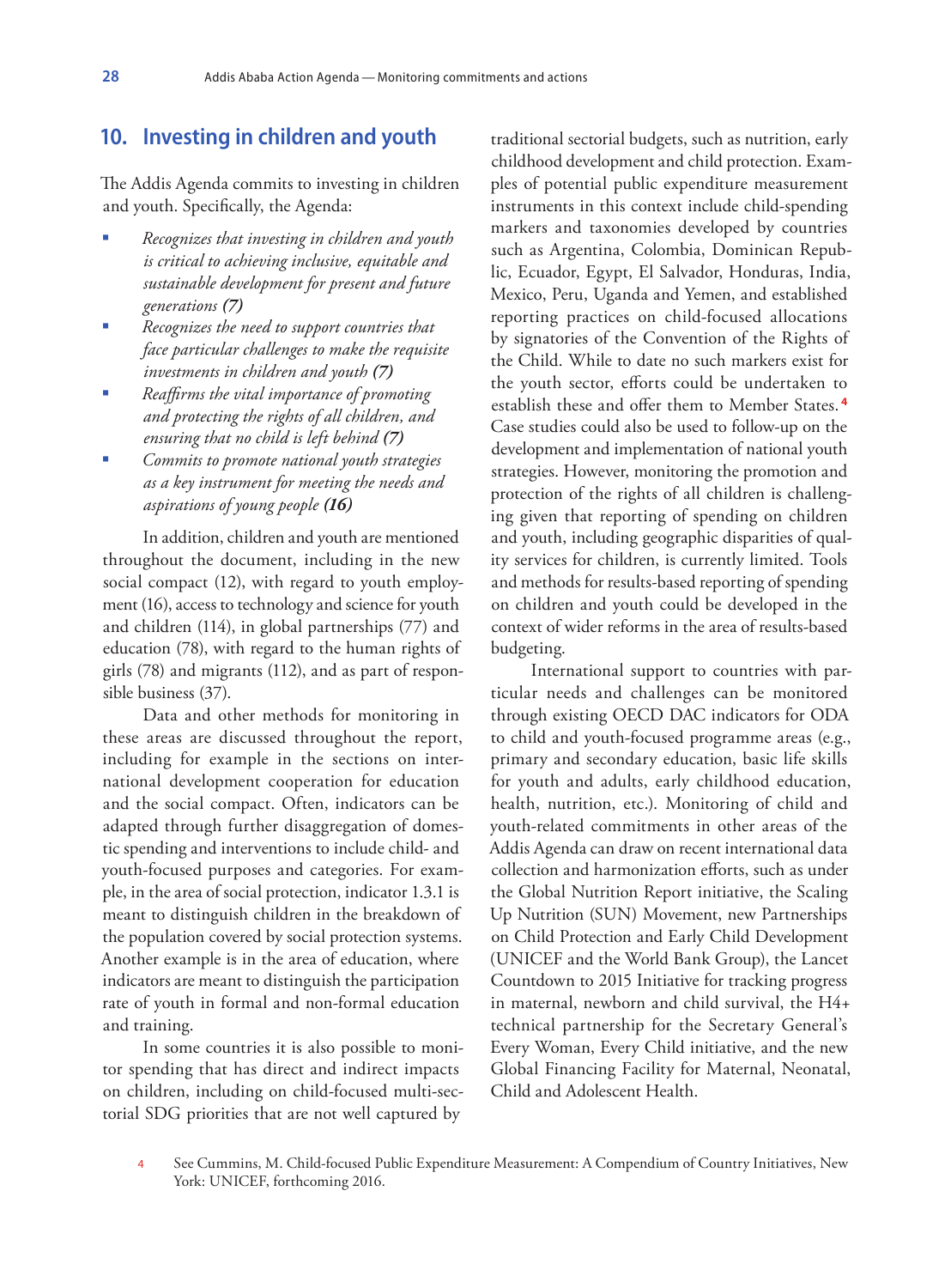It is also challenging to follow-up on the promotion of national youth strategies. Case studies can be useful here, as well as voluntary country reporting, in the context of national sustainable development strategies.

# **11. Addressing the diverse needs and challenges faced by countries in special situations**

Addis commits the international community to support countries in special situations. Specifically, Addis:

- *Commits to support the implementation of relevant strategies and programmes of action for least developed countries, landlocked developing countries, and small island developing States (8)*
- *Reaffirms the need to achieve a positive socioeconomic transformation in Africa, and the need to address the diverse and specific development needs of middle-income countries (8)*
- *Recognizes the development challenge posed by conflict and the importance of the Peacebuilding Fund, and takes note of the principles set out in the New Deal by the Group of Seven Plus (8)*

These commitments are mirrored in many concrete commitments across the Action Areas of the Addis Agenda, as well as in SDGs and targets specific to vulnerable countries. Some of these targets build on those agreed in the programmes of action for the least developed countries (LDCs), landlocked developing countries (LLDCs) and small island developing States (SIDS).

The indicators for targets relevant to vulnerable countries either directly monitor commitments toward vulnerable countries, or can be disaggregated to highlight developments in these country groups. They will thus provide input for monitoring commitments toward vulnerable countries throughout the chapters of the Task Force report. This cross-cutting section addresses global commitments to address specific development challenges of countries in special situations. One option for monitoring these commitments is to rely on qualitative assessments of the level of global awareness and debate on the devel-

opment issues of relevance to LDCs, LLDCs, SIDS, Africa and middle-income countries, informed, for example, by language in new resolutions, agreed conclusions, declarations and communiques emanating from the United Nations and other international processes. United Nations reports, such as UNC-TAD's annual LDC Report and its Vulnerability Profiles, which provide economic analysis of those LDCs that have been found eligible for graduation by the Committee for Development Policy, or the annual Report on the state of the LDCs, prepared by the United Nations Office of the High Representative for Least Developed Countries, Landlocked Developing Countries and Small Island Developing States, can also provide input.

The sub-section can also cover the crosscutting aspects of the set of commitments toward vulnerable countries that will be difficult to address fully or adequately in the subsequent chapters. One example of such dimensions is progress towards socioeconomic transformation. Monitoring by the Task Force could be informed by data on economic structural transformation (the dynamic reallocation of resources from less productive to more productive sectors) and on social transformation (human and social development). In this context, UNCTAD is developing performance measures and quantifiable indicators to measure economy-wide productive capacities, with a view to providing an operational methodology and policy guidelines on how to mainstream productive capacities into national development policies and strategies in LDCs. Monitoring of economic structural transformation could also draw on data collected in the context of section 5 on promoting industrialization, as well as on UNCTAD's Export Diversification Index. Social transformation in vulnerable countries could be captured through two sub-indices of the human development index: life expectancy index and education index. In the area of infrastructure, aerodromes are an integral and essential component of the aviation infrastructure, and are drivers for economic development and trade especially in LLDCs and SIDS. The International Civil Aviation Organization collects data on the quality, reliability, sustainability and reliance of aerodrome infrastructure.

Another dimension that will be worth monitoring will be the level of inequality among countries,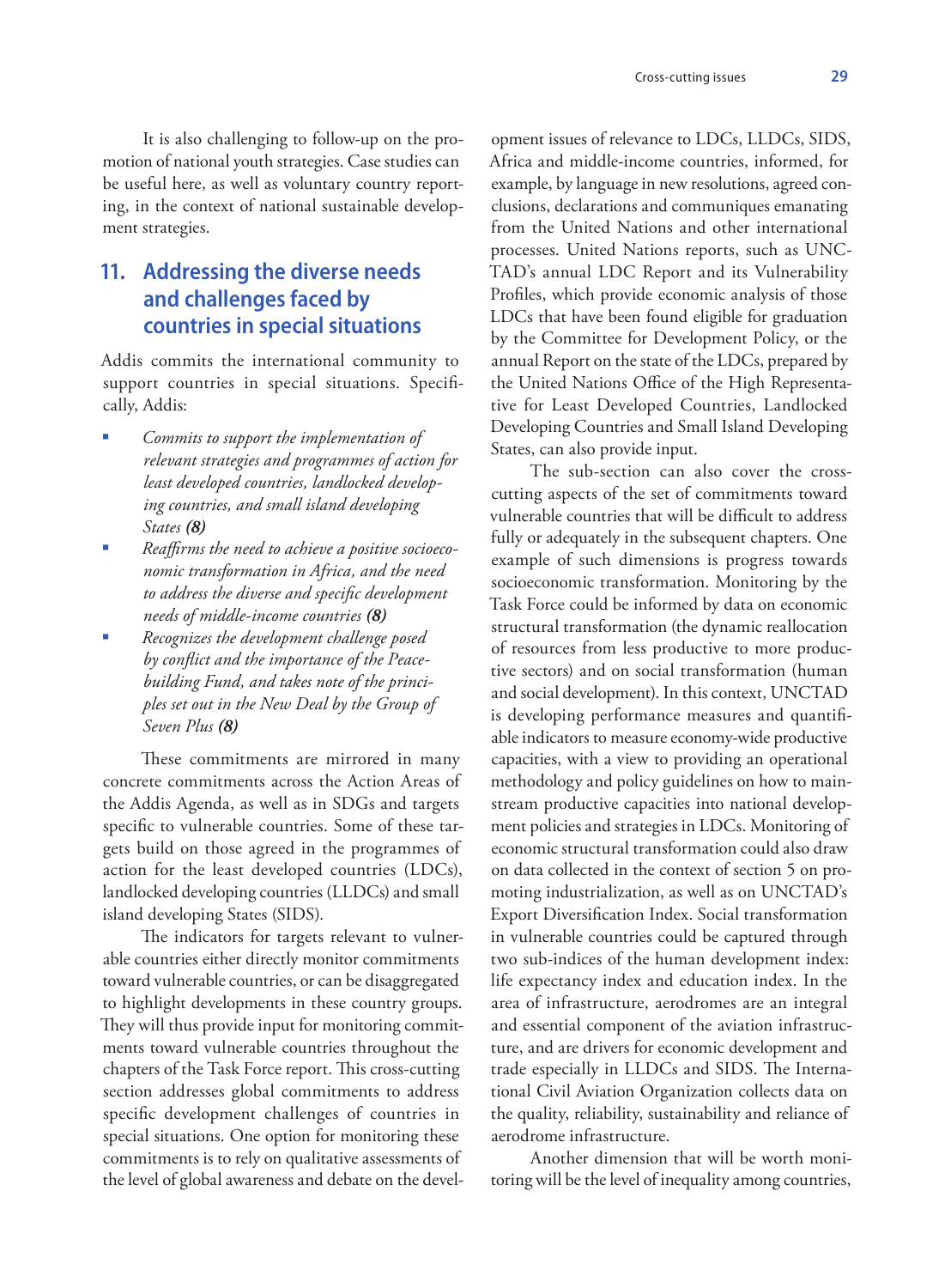which could be considered the ultimate objective of "addressing the needs of countries in special situations". This monitoring can draw on those indicators of SDG 10 that focus on reducing inequality among countries. This assessment should be complemented—in the subsequent chapters of the report— by a monitoring of progress to be informed by quantitative indicators measuring the level of fulfilment of global commitments in favour of these groups of countries in the seven action areas of the Addis Agenda.

Commitments made towards Africa's development are reviewed in the United Nations Monitoring Mechanism, which was established by General Assembly resolution 66/293. The Task Force can draw on the assessment of progress in implementation of commitments by African countries and their development partners contained therein. To monitor the commitment on countries affected by conflict, the Task Force will be able to draw on a New Deal Monitoring framework prepared by the International Dialogue on Peacebuilding and State building. It has reported on progress to monitor financial flows dedicated to peacebuilding and state building every two years (last report issued in 2014, the next is due in 2016) and will be collecting data on progress on implementing aspects taken up in the Addis Agenda (notably on the use of country systems). Nonetheless, it remains challenging to accurately monitor financial flows dedicated to peacebuilding and state building in conflict/post-conflict contexts. **<sup>5</sup>**

### **12. Global partnership**

The Global Partnership enshrined in the Addis Agenda is a vehicle for strengthening international cooperation for implementation of the 2030 Agenda for Sustainable Development. The Addis Agenda in its entirety and the myriad commitments contained within, as well as SDG 17, reflect the reinvigorated global partnership. More specifically, Addis:

 *Commits to reinvigorate the global partnership for sustainable development (9, MoI 17.6)*

- *Recognizes that the enhanced and revitalized global partnership for sustainable development, led by Governments, will be a vehicle for strengthening international cooperation for implementation of the 2030 Agenda; and that multi-stakeholder partnerships and the resources, knowledge and ingenuity of the private sector, civil society, the scientific community, academia, philanthropy and foundations, parliaments, local authorities, volunteers and other stakeholders will be important to mobilize and share knowledge, expertise, technology and financial resources, complement the efforts of Governments, and support the achievement of the sustainable development goals, in particular in developing countries (10, MoI 17.16)*
- *Commits to respect each country's policy space and leadership to implement policies for poverty eradication and sustainable development, while remaining consistent with relevant international rules and commitments (9, MoI 17.15)*
- *Encourages and promotes partnerships to support country-driven priorities and strategies, building on lessons learned and available expertise (76, MoI 17.17)*

The overarching commitment in this subsection, and perhaps in the Addis Agenda as a whole, is to enhance the global partnership. As noted in the Addis Agenda "The enhanced and revitalized global partnership for sustainable development, led by Governments, will be a vehicle for strengthening international cooperation for implementation of the post-2015 development agenda." The SDG 17.16 indicator is focused on development cooperation efforts, assessing the *number of countries reporting progress in multi-stakeholder development effectiveness monitoring frameworks that support the achievement of the SDGs*. This will serve to monitor one dimension of the global partnership, which is also discussed in more depth in chapter II.C. A more complete assessment of progress on the global partnership will need to look across the seven Action Areas of the Addis Agenda. Indeed, this entire Task Force Report will

<sup>5</sup> See for example OECD, States of Fragility Report, 2015: http://www.oecd.org/dac/states-of-fragility-2015-9789264227699-en.htm